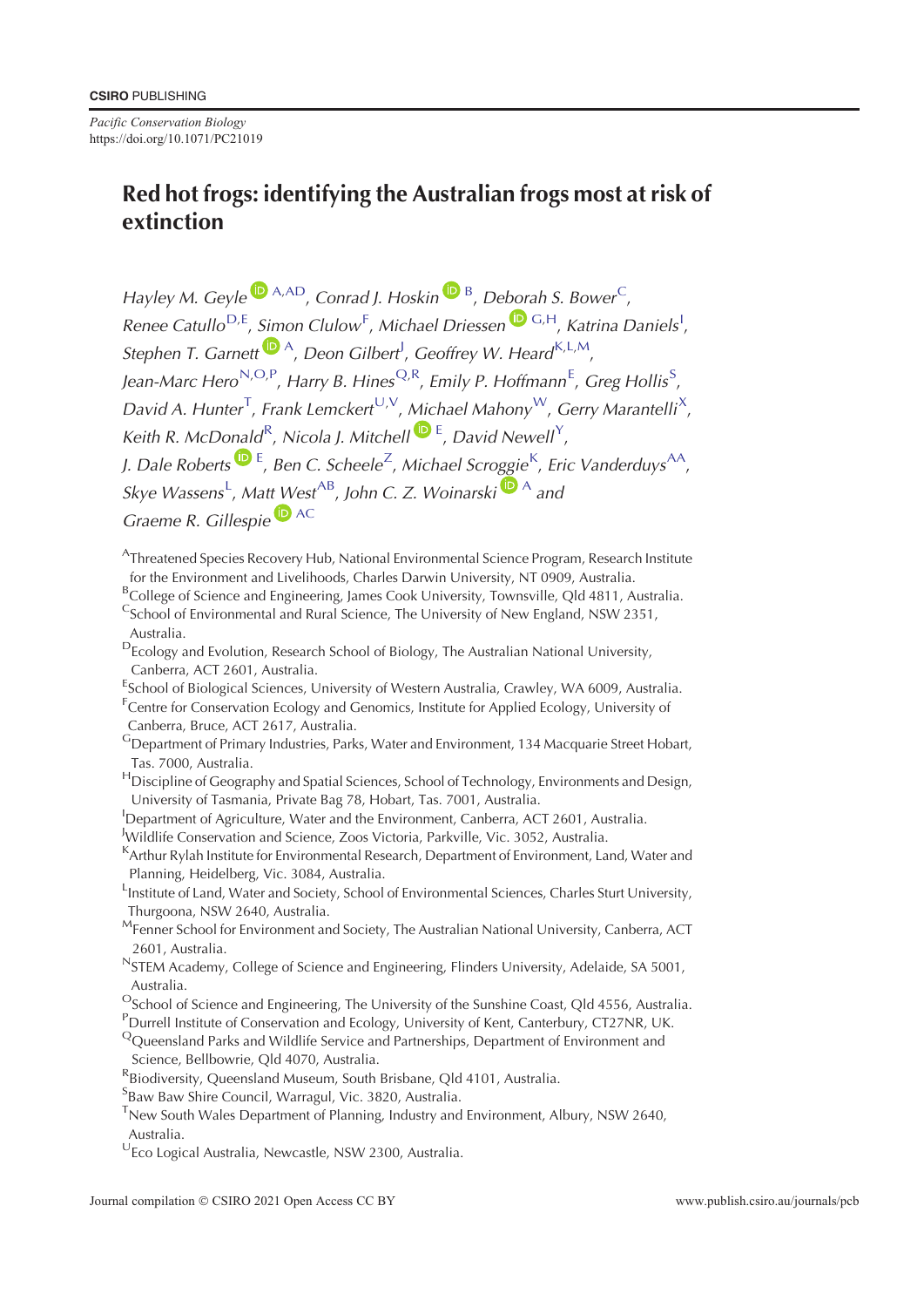#### <span id="page-1-0"></span>B *Pacific Conservation Biology* H. M. Geyle *et al.*

<sup>V</sup>Australian Museum Research Institute, Australian Museum, Sydney, NSW 2010, Australia.

WSchool of Environmental and Life Sciences, The University of Newcastle, Callaghan, NSW 2308, Australia.

<sup>X</sup>Amphibian Research Centre, Pearcedale, Vic. 3912, Australia.

<sup>Y</sup> Forest Research Centre, School of Environment Science and Engineering, Southern Cross University, Lismore, NSW 2480, Australia.

<sup>Z</sup>Threatened Species Recovery Hub, National Environmental Science Program, Fenner School of

Environment and Society, The Australian National University, Canberra, ACT 2601, Australia.

<sup>AA</sup>CSIRO Ecosystem Sciences, GPO Box 2583, Brisbane, Qld 4000, Australia.

ABThreatened Species Recovery Hub, National Environmental Science Program, School of BioSciences, The University of Melbourne, Parkville, Vic. 3052, Australia.

ACFlora and Fauna Division, Department of Environment, Parks and Water Security, Palmerston, NT 0831, Australia.

ADCorresponding author. Email: hayley.geyle@cdu.edu.au

Abstract. More than a third of the world's amphibian species are listed as Threatened or Extinct, with a recent assessment identifying 45 Australian frogs (18.4% of the currently recognised species) as 'Threatened' based on IUCN criteria. We applied structured expert elicitation to 26 frogs assessed as Critically Endangered and Endangered to estimate their probability of extinction by 2040. We also investigated whether participant experience (measured as a self-assigned categorical score, i.e. 'expert' or 'non-expert') influenced the estimates. Collation and analysis of participant opinion indicated that eight species are at high risk ( $>50\%$  chance) of becoming extinct by 2040, with the disease chytridiomycosis identified as the primary threat. A further five species are at moderate–high risk (30–50% chance), primarily due to climate change. Fourteen of the 26 frog species are endemic to Queensland, with many species restricted to small geographic ranges that are susceptible to stochastic events (e.g. a severe heatwave or a large bushfire). Experts were more likely to rate extinction probability higher for poorly known species (those with  $\leq 10$  experts), while non-experts were more likely to rate extinction probability higher for better-known species. However, scores converged following discussion, indicating that there was greater consensus in the estimates of extinction probability. Increased resourcing and management intervention are urgently needed to avert future extinctions of Australia's frogs. Key priorities include developing and supporting captive management and establishing or extending *in-situ* population refuges to alleviate the impacts of disease and climate change.

**Keywords:** amphibian, anthropogenic mass extinction crisis, Australia, biodiversity conservation, climate change, Delphi, expert elicitation, frog, IDEA, IUCN criteria, threatening processes.

Received 22 March 2021, accepted 9 June 2021, published online 20 August 2021

# **Introduction**

Environmental change from human activities has had devastating effects on global biodiversity, leading to an increase in the number of species lost to extinction over recent decades ([Pimm](#page-12-0) *et al.* 2014; [Ceballos](#page-10-0) *et al.* 2015; [Johnson](#page-11-0) *et al.* 2017). There has been considerable public and scientific concern over the nature and rate of decline in amphibians. This is primarily because high rates of species loss over the past 40 years have occurred in habitats that were considered to be intact, and because there was much uncertainty about the underlying causes of declines [\(Fisher and Garner 2020](#page-10-0)). However, over the past two decades, a marked increase in our understanding of the threats facing amphibians has led to consensus on the broad factors driving global patterns of decline ([Grant](#page-11-0) *et al.* 2020). Some of the primary threats facing amphibians globally include habitat loss ([Cushman 2006](#page-10-0)), disease [\(Bower](#page-10-0) *et al.* 2017; [Scheele](#page-12-0) *[et al.](#page-12-0)* 2019), contaminants [\(Hayes](#page-11-0) *et al.* 2010), climate change ([Laurance 2008](#page-11-0); [McCaffery and Maxell 2010\)](#page-11-0), invasive species ([Kats and Ferrer 2003](#page-11-0)) and over-exploitation [\(Warkentin](#page-12-0) *et al.* [2009](#page-12-0)), with the relative importance of each of these factors varying depending on species, populations and regions [\(Grant](#page-11-0) *et al.* 2020).

Notably, the amphibian disease chytridiomycosis, caused by the fungal skin pathogen *Batrachochytrium dendrobatidis* [\(Berger](#page-10-0) *[et al.](#page-10-0)* 1998) has been implicated in the global decline of over 500 species, and the presumed extinction of up to 90 species over the past 50 years [\(Scheele](#page-12-0) *et al.* 2019).

Enigmatic, rapid declines and disappearances of some Australian amphibian species began in the 1970s, continued through the 1980s and 1990s, and were most prominent in stream-breeding rainforest frogs in eastern Australia [\(Tyler and](#page-12-0) [Davies 1985](#page-12-0); [Czechura and Ingram 1990;](#page-10-0) [McDonald 1990](#page-11-0); [Laurance](#page-11-0) *et al.* 1996; Hero *et al.* [2006\)](#page-11-0). These declines were later attributed to *B. dendrobatidis* [\(Murray](#page-12-0) *et al.* 2010). The first record of *B. dendrobatidis* in Australia is from a museum specimen collected in 1978 near Brisbane ([Berger](#page-10-0) *et al.* 1998). *Batrachochytrium dendrobatidis* has since been implicated in the decline of 43 Australian species, representing nearly one fifth of the country's amphibian diversity ([Scheele](#page-12-0) *et al.* 2017). Additionally, a recent review has identified *B. dendrobatidis* as the primary cause of expected future declines and extinction risk in Australian frogs [\(Gillespie](#page-11-0) *et al.* 2020). Climate change has also been identified as an emerging major threat, especially for range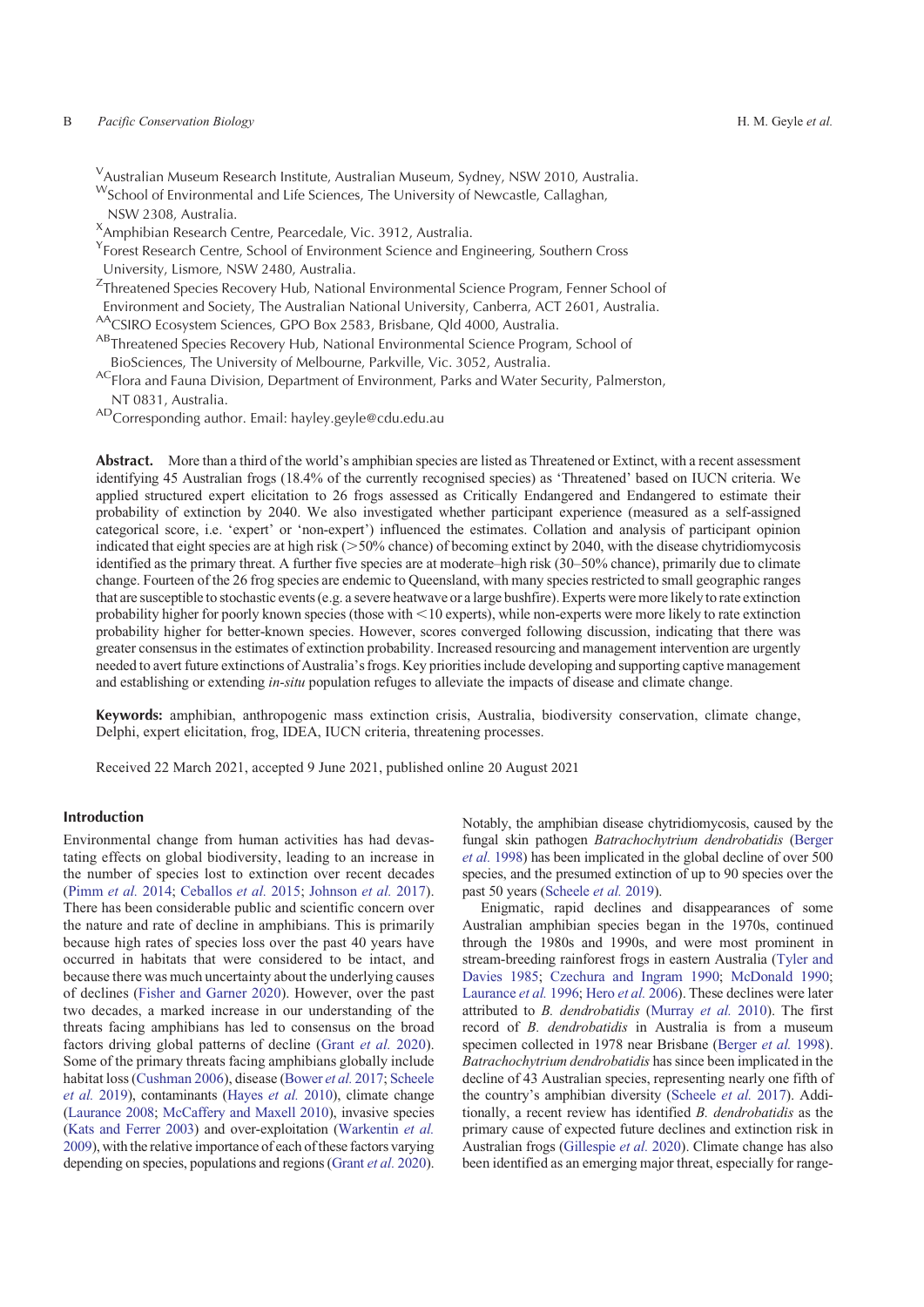restricted montane frogs ([Gillespie](#page-11-0) *et al.* 2020). Habitat loss and invasive species (e.g. predatory fish, feral pigs (*Sus scrofa*) and cats (*Felis catus*)) have also caused significant range reductions for some Australian frog species [\(Gillespie](#page-11-0) *et al.* 2020; [West](#page-12-0) *et al.* [2020](#page-12-0)). However, no frog extinctions to date have been attributed to these factors alone ([Scheele](#page-12-0) *et al.* 2017).

More than a third of the world's amphibian species are now listed as Threatened or Extinct against IUCN criteria, the largest proportion of any vertebrate class ([IUCN 2020](#page-11-0)). Amphibians are consequently well represented on the IUCN Red List, with 84% of all described species having been evaluated as of September 2020 ([IUCN 2020\)](#page-11-0). The IUCN Red List is the most widely used tool for measuring extinction risk to biodiversity on a global scale [\(Rodrigues](#page-12-0) *et al.* 2006), but it has limitations for identifying and prioritising species at immediate risk of extinction. This is because some species may meet Extinct criteria, after only a brief listing as Critically Endangered (CR), whereas others may be CR for decades before the last individuals are lost [\(Geyle](#page-10-0) *[et al.](#page-10-0)* 2018). For this reason, there is value in undertaking an additional process that more explicitly estimates extinction probability over a specified time period, as this will assist allocation of limited resources to prevent extinction.

A recent review by [Gillespie](#page-11-0) *et al.* (2020) re-evaluated the conservation status of all Australian frog species, finding that 45 of the 244 currently recognised species (18.5%) are now considered to be threatened based on IUCN criteria. Here, we extend and complement this work by identifying which Australian species are most likely to go extinct in the next 20 years. We used structured expert elicitation to forecast which, and how many, Australian frog species are at imminent risk of extinction, with the aim of improving prioritisation, direction and resourcing of management aimed at preventing future extinctions. Our approach follows comparable methodology to estimate imminent extinction risk among Australian birds and mammals [\(Geyle](#page-10-0) *et al.* 2018), freshwater fish [\(Lintermans](#page-11-0) *et al.* 2020), terrestrial squamates ([Geyle](#page-10-0) *et al.* 2020) and butterflies [\(Geyle](#page-10-0) *et al.* 2021).

#### **Materials and methods**

#### *Initial selection of species*

Our assessment considered 26 Australian frog species. This included all 22 species proposed for listing as CR or Endangered (EN) under IUCN criteria by [Gillespie](#page-11-0) *et al.* (2020). Each of these species is known to be extant based on current surveys and monitoring. We also included two CR species that may possibly be Extinct; the yellow-spotted bell frog (*Litoria castanea*) and the northern tinker frog (*Taudactylus rheophilus*), and two species generally considered to be Extinct, the mountain mist frog (*Litoria nyakalensis*) and the northern gastric-brooding frog (*Rheobatrachus vitellinus*). These four species were included because surveys have not been undertaken in some important parts of their potential ranges, and thus there is a small possibility of persistence of remnant populations [\(Gillespie](#page-11-0) *et al.* 2020). Three other Australian frog species classified as Extinct in [Gillespie](#page-11-0) *et al.* [\(2020\),](#page-11-0) the southern gastric-brooding frog (*Rheobatrachu silus*), the southern day-frog (*Taudactylus diurnus*) and the sharpsnouted day frog (*Taudactylus acutirostris*), were not considered because survey effort has been comprehensive enough to be confident that they are extinct [\(Newell 2018\)](#page-12-0).

#### *Expert selection*

Key researchers were invited to participate in this study based on their knowledge of threatened frog species in Australia and/or based on their specialist skills (e.g. familiarity with Australian threatened species listing processes, substantive general ecological knowledge, or previous experience with structured expert elicitation processes). This included individuals from academic institutions, state and federal government agencies, consulting agencies, museums, zoos, and non-government organisations. The majority  $(>\!\!80\%)$  of those invited agreed to be involved, making up a panel of 28 participants (all of whom are co-authors on this paper).

#### *Structured expert elicitation*

We used structured expert elicitation (based largely on the Delphi and 'Investigate, Discuss, Estimate and Aggregate' (IDEA) approaches, e.g. [Burgman](#page-10-0) *et al.* 2011; [McBride](#page-11-0) *et al.* 2012; [Hemming](#page-11-0) *et al.* 2018*a*) to estimate the probability of extinction of each of the 26 species included in our assessment. These approaches seek to reduce the incidence of some commonly encountered biases (either cognitive or motivational) in expert elicitation processes. Our adapted elicitation procedure involved four main steps, all of which were conducted remotely via email or phone:

(1) Participants were provided with a summary of the available information on the ecology, threats and population trends for each species, based largely on material collated from recent Australian Government conservation assessment documents, and published and unpublished literature. Additional input was provided by at least one authority on each species (and in some cases by several authorities) to ensure that any relevant unpublished information was also captured. Much of this information is sensitive, and hence has not been included as Supplementary material (available at the journal website). All participants had the same written information available to them when making assessments about the extinction risk of a given species. All participants were then asked to estimate the probability of extinction in the wild by 2040, *assuming current levels and direction of management* ('Round 1' scores). For the four possibly extinct species, we asked participants to assume that one or more undiscovered populations persist (i.e. the species is 'extant') when making their assessments about future extinction probability. We also asked participants to estimate the probability that each of these species was already extinct. Twenty years was chosen as a period over which extinction risk might reasonably be assessed given uncertainties about the pace and severity of some major threats (particularly climate change). Likewise, two decades was seen as a period in which extinction risk might reasonably be influenced by policy and management changes made today. We asked participants to provide a level of confidence in their estimates, choosing from five pre-defined categories: very low (<20%); low (21–40%); moderate (41–60%); high  $(61–80\%)$ ; and very high ( $>80\%$ ). We also asked participants to provide a measure of their experience with each species, selecting from three pre-defined categories: 'expert' (i.e. I consider myself an expert on the species – I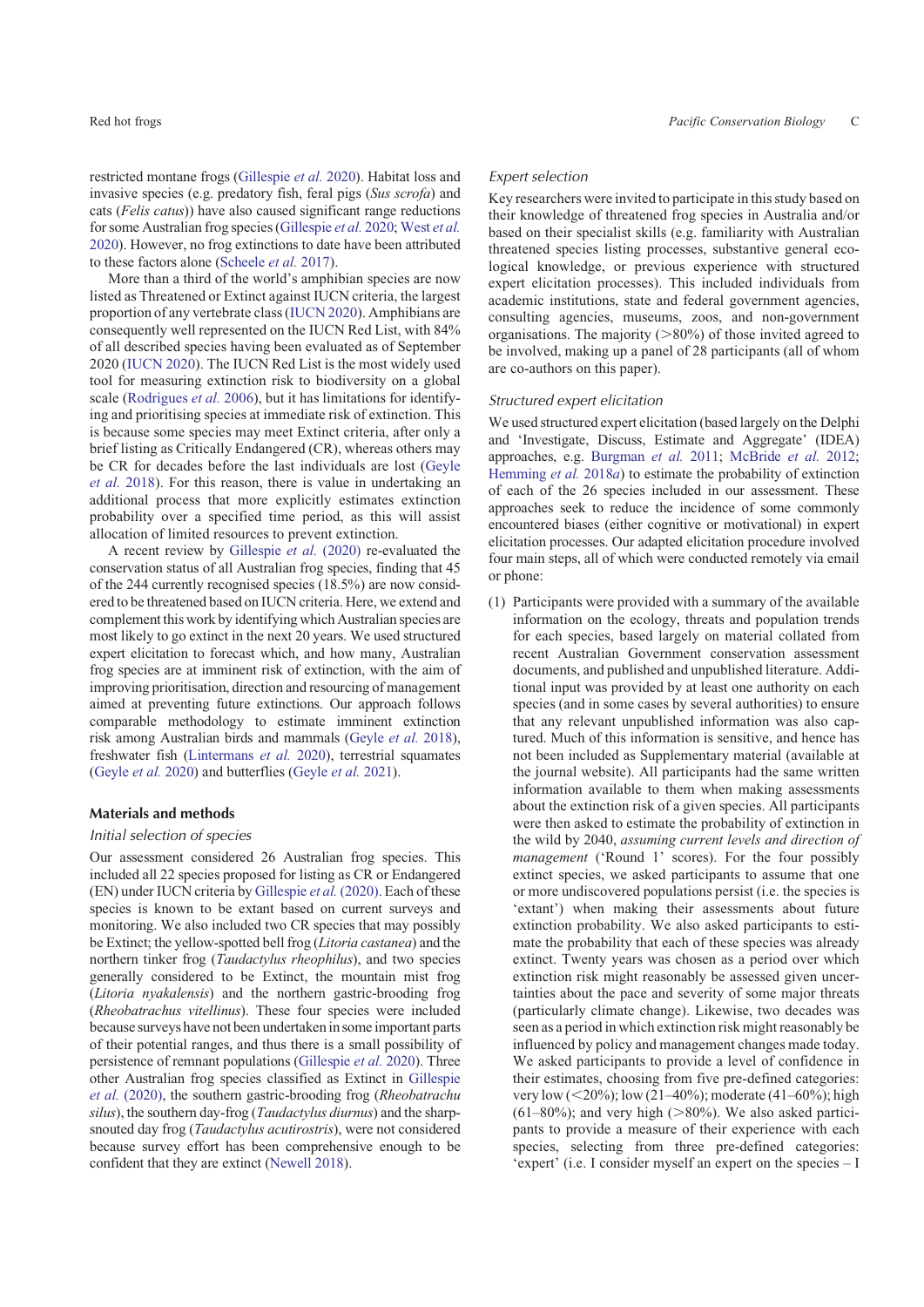personally work on it, undertake fieldwork, write reports); 'intermediate' (i.e. I am not an expert but believe I have a useful insight into the species' ecology – I have some direct experience with it and/or work on a similar species or similar threats); and 'little/none' (i.e. I know little about the species beyond what I have read or been told – I have no direct field experience, or do not work on this group). Participants were able to use additional resources to inform their estimates but were asked not to discuss their scores with any others participating in the elicitation, as each individual assessment was to be treated as independent.

- (2) Individual estimates of extinction probability and their associated confidence were compiled, and then modelled using a linear mixed-effects model (package 'nlme' for R ver. 3.6.0, [Pinheiro](#page-12-0) *et al.* 2020; R Core Team 2019), where estimates were logit-transformed prior to analysis. Systematic participant-to-participant variations in estimates of extinction probability were modelled by specifying their identity as a random intercept. We specified a variance structure in which the variance increased with the level of uncertainty associated with each estimate of probability of extinction. Confidence classes of 'very low', 'low', 'moderate', 'high' and 'very high' were converted to uncertainty scores of 90, 70, 50, 30 and 10%, respectively. This model allowed us to predict the probability of extinction (with 95% confidence intervals) for each species. Summary statistics (including mean, median, range and outliers) were also calculated, and participants were provided with figures displaying both the summary statistics and their individual estimates so that they could see where their estimates lay relative to the rest of the group (an example is provided in Supplementary material S1).
- (3) Participants were asked to review the results, and note any concerns about the spread of estimates given for a particular species, outliers or the rankings of extinction probability. Where concerns were present, participants were invited to provide an anonymous written statement (which was then distributed to the rest of the group). Participants were then encouraged to take part in a teleconference, during which a facilitator drew attention to any marked discrepancies in the Round 1 scores and individual concerns. This triggered a general conversation about the interpretation and context of species background information, as well as the underlying questions. All participants were given the opportunity to clarify information about the presented data, introduce further relevant information that may have justified either a greater or lesser risk of extinction, and to cross-examine new information. A recording of the teleconference and detailed minutes were provided to all participants, including four participants who were unable to attend.
- (4) Participants were then asked to provide a second, final assessment of the probability of extinction (and associated confidence) for each species from which the results were finalised ('Round 2' scores).

# *Testing for concordance among participant assessments*

We measured the level of agreement among participants in the relative rankings of the species using Kendall's Coefficient of Concordance (*W*) [\(Kendall and Babinton Smith 1939](#page-11-0)). This test allows for comparison of multiple outcomes (i.e. assessments made by multiple participants), whilst making no assumptions about the distribution of the data. Average ranks were used to correct for the large number of tied values in the dataset, and ranks were compared only for participants who assessed all 26 species  $(n = 19)$ .

# *Estimating the number of species likely to become extinct in the next 20 years*

The predicted probabilities of extinction for each of the 26 species (assessed by all participants) were summed to estimate the number of these species likely to become extinct by 2040 (as per [Geyle](#page-10-0) *et al.* 2018).

# *Geographic distribution of the most imperilled Australian frogs*

We mapped the distribution of the frog species under consideration according to their presence in each Interim Biogeographic Regionalisation for Australia (IBRA) bioregion [\(DAWE 2015](#page-10-0)). This included occurrence data compiled from various sources, including the Atlas of Living Australia, state and territory government biodiversity databases, published literature, researchers, community groups, or individuals working in government agencies or on local conservation initiatives [\(Gillespie](#page-11-0) *et al.* 2020). The data were vetted for spurious records (such as implausible geographic outliers) in consultation with authorities on each species [\(Gillespie](#page-11-0) *et al.* 2020).

# *Assessing the impact of participant experience on estimates of extinction probability*

To assess the impact of experience on extinction probabilities, we first pooled the data into two categories, combining selfassessed 'expert' and 'intermediate' scores (hereafter referred to as experts), and comparing these with the self-assessed 'little/ none' scores (hereafter referred to as non-experts). The pooling of expert and intermediate scores was necessary due to the typically small sample sizes obtained for the categories of highest experience (see Supplementary material S2). Furthermore, although people with intermediate experience had not directly worked on a given species, they still had some direct experience with the genus or habitat.

We then investigated four specific questions.

- (1) Does experience level (expert vs. non-expert) affect the ranking of species?
- (2) Is the effect of experience on species ranking more pronounced for poorly known species?
- (3) Are experts more likely to be confident in their assessments?
- (4) Are non-experts more likely to revise their estimates following open discussion with experts?

We tested for differences in averages, rank and confidence (taking the mid-range of each confidence category, i.e. 10, 30, 50, 70 and 90) between experts and non-experts using two-tailed Wilcoxon signed-rank tests. To assess whether species were likely to be scored differently depending on expertise, we tested whether there was a difference in the average probability score for each species between the experts and the non-experts.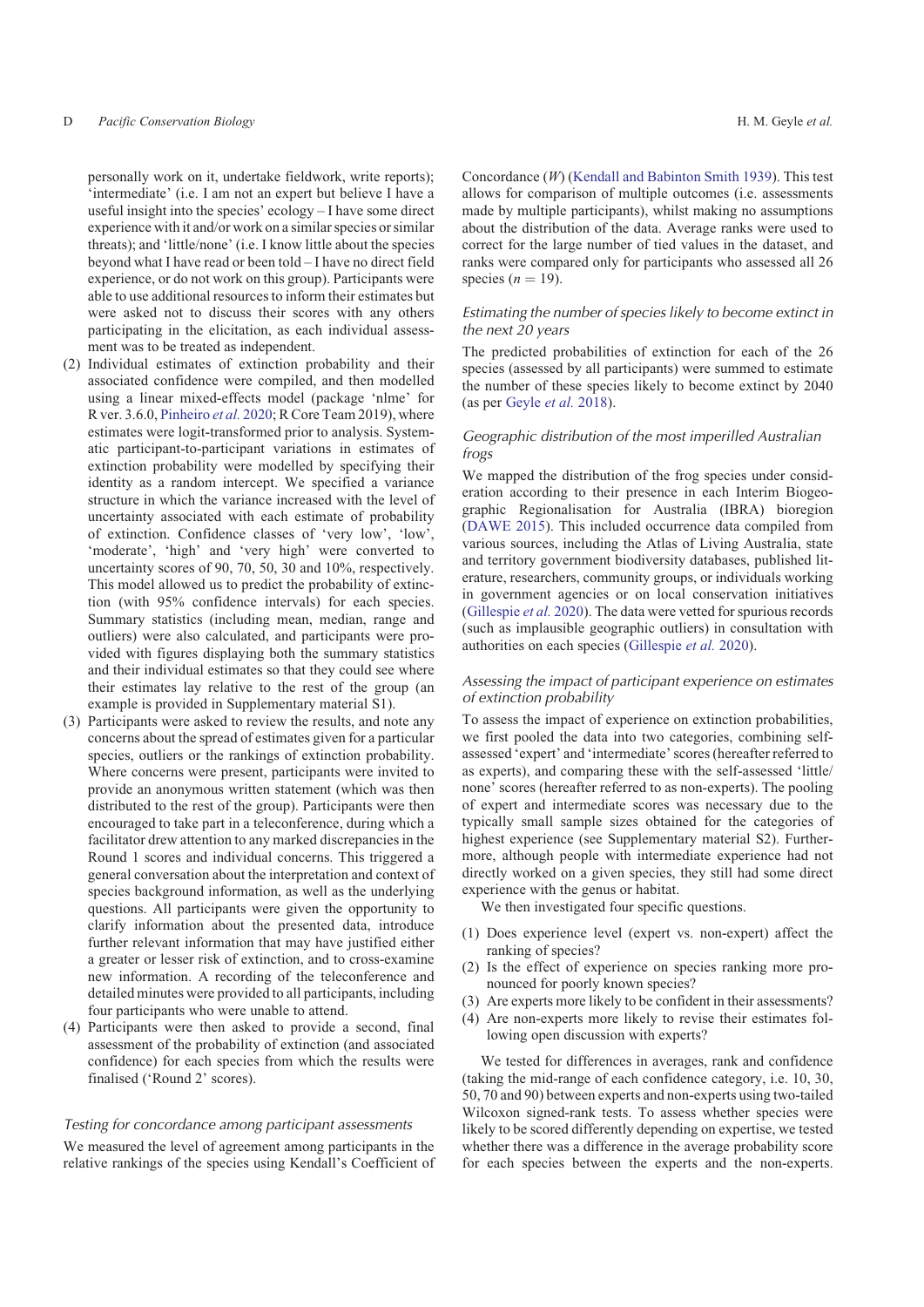For visualisation, we also plotted this as the differential scores (i.e. the expert score minus the non-expert score). To test whether 'poorly known' species (i.e. those with relatively few participants who identified as experts, see Supplementary material S2) were scored differently depending on expertise, we tested for a difference in the scores for species with  $\leq 10$ participants in the expert category (equivalent to  $\langle 42\% \rangle$  of all participants). This represented 16 of the 26 species. We also used Wilcoxon signed-rank tests to determine if there were differences in scores between Round 1 and Round 2 for experts and non-experts, and to test for differences in confidence of scoring between the two expertise groups.

#### *Threats, management and research actions*

When assessing the conservation status for all Australian frogs, [Gillespie](#page-11-0) *et al.* (2020) identified key threats and associated management and research actions. Each action was scored based on the IUCN status assigned to the relevant species, as well as the actions' relative conservation value, feasibility and current level of implementation (for more information see [Gillespie](#page-11-0) *[et al.](#page-11-0)* 2020). All plausible management and research actions were grouped into sets of generic (umbrella) actions – in some cases specific actions for each species were unique but could still be classified more broadly (Supplementary material S3, [Gillespie](#page-11-0) *et al.* 2020). For each of the 26 species considered in this study, we extracted the threats, management and research actions from [Gillespie](#page-11-0) *et al.* (2020). We considered this approach appropriate, given the timing of publication of that study, and because the authors, many of whom are also authors here, had much of the same information available to them when conducting their assessment. We then replaced the IUCN ranked value with estimated extinction probabilities (to avoid doublecounting extinction risk) to identify key conservation priorities for averting future Australian frog extinctions.

#### **Results**

# *Expert elicitation, extinction probabilities, and the number of species likely to go extinct*

An average of 24 estimates was received for each species (ranging from 22 to 27). Nineteen participants provided estimates for all 26 species, whereas others chose to assess only species for which they had first-hand experience. All 28 participants adjusted some of their Round 1 scores following the teleconference discussion, with each participant adjusting scores for an average of 58% of the species they assessed (ranging from 8 to 100%). This resulted in changes to the modelled probabilities for every species under consideration (a comparison of Round 1 and 2 modelled outputs are provided in Supplementary material S4). The predicted probability of extinction decreased following discussion for most species (69%), and in some cases by a considerable amount. On average there was an 8% decrease in modelled probability of extinction (ranging from 0.5% for the Howard River toadlet (*Uperoleia daviesae*) to 34% for the white-bellied frog (*Geocrinia alba*)). The predicted probability of extinction for eight species (31%) increased by an average of 3.9% (ranging from 0.8% for the Kroombit tinker frog (*Taudactylus pleione*) to 10% for the mountain top nursery frog (*Cophixalus monticola*)).

Collation and analysis of the final (Round 2) scores indicated that eight of the 26 species are at high risk ( $>50\%$  chance) of becoming extinct in the next 20 years [\(Table 1](#page-5-0)). However, it is important to note that the four top ranked species may be extinct already [\(Table 1](#page-5-0)). The set of eight species considered most likely to become extinct in 20 years (if extant) included *Rheobatrachus vitellinus*, *Litoria nyakalensis*, *Litoria castanea*, *Taudactylus rheophilus*, *Taudactylus pleione*, the southern corroboree frog (*Pseudophryne corroboree*), the Baw Baw frog (*Philoria frosti*) and the armoured mist frog (*Litoria lorica*). An additional five species – all of which are currently extant – were scored at moderate–high risk (30–50% chance) of becoming extinct in the next 20 years [\(Table 1\)](#page-5-0). This included *Cophixalus monticola*, the beautiful nursery frog (*Cophixalus concinnus*), the northern corroboree frog (*Pseudophryne pengilleyi*), the spotted tree frog (*Litoria spenceri*) and the Kroombit tree frog (*Litoria kroombitensis*).

There was a significant degree of conformity among participants (of those who provided estimates for all 26 species,  $n = 19$ ) in their assessments of extinction risk ( $W = 0.47$ ,  $P < 0.01$ ) (i.e. a high level of agreement among participants in the relative rankings of species).

Assuming the first four species in our list are indeed extinct, summed probabilities across the remaining extinction risk values assigned by participants suggests that an average of 6.7 additional species could be lost in the wild by 2040 unless there are changes to resourcing, monitoring and management.

On average, 23 participants (ranging from 22 to 25) assessed extinction probability for the four possibly extinct species (*Litoria castanea*, *Litoria nyakalensis*, *Rheobatrachus vitellinus* and *Taudactylus rheophilus*), with most experts estimating very low probabilities  $(\leq 10\%,$  [Table 1\)](#page-5-0) that undiscovered populations persist (i.e. the consensus among experts was that these four species are highly likely to be extinct already). If undetected populations do persist, participants also considered the near-future outlook to be very poor, with probabilities of extinction  $>90\%$  by 2040 for all four species [\(Table 1\)](#page-5-0).

# *Geographic distribution of the most imperilled Australian frogs*

Twenty-one of the 26 species assessed are endemic to a single state or territory. The majority (67%) occur only in Queensland. The biogeographic regions with the most at-risk species are the Wet Tropics (nine species), South Eastern Queensland (three species), Australian Alps (three species) and Central Mackay Coast (two species) [\(Fig. 1](#page-5-0)). Several species are known from a single locality (e.g. Mt Elliot nursery frog (*Cophixalus mcdonaldi*), *Cophixalus concinnus*, *Cophixalus monticola*, *Philoria frosti*, *Litoria lorica*, *Litoria kroombitensis and Taudactylus pleione*), whereas others (e.g. Sloane's froglet (*Crinia sloanei*), *Geocrinia alba* and *Litoria spenceri*) are known only from highly fragmented and isolated populations.

# *Assessing the impact of participant experience on estimates of extinction probability*

There was no evidence to suggest that experts and non-experts scored differently when tested across all species in Round 1  $(W = 156, Z = -0.50, P = 0.617)$  or Round 2 ( $W = 153$ ,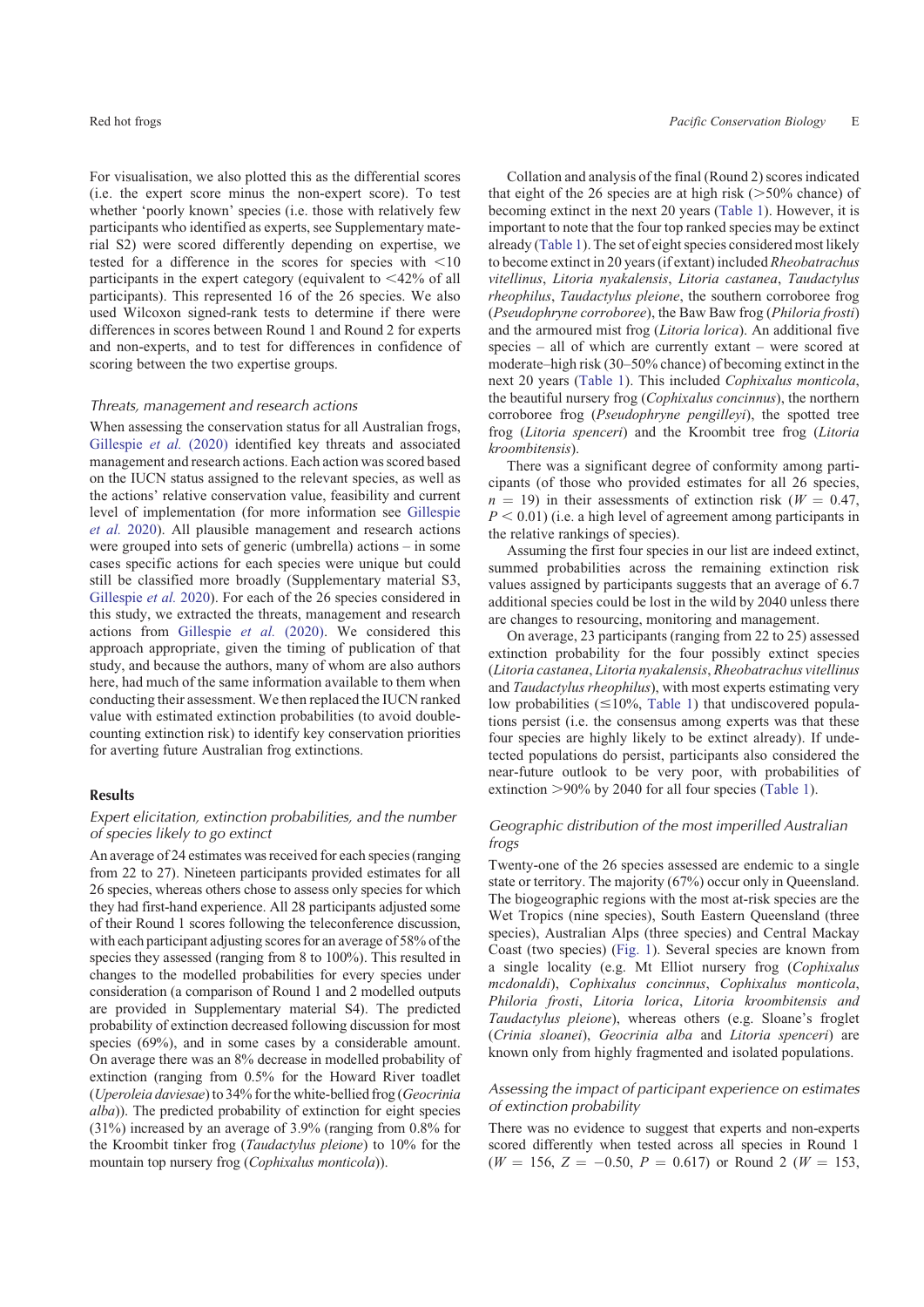#### <span id="page-5-0"></span>F *Pacific Conservation Biology* H. M. Geyle *et al.*

**Table 1. The probability of extinction by 2040 (EX (2040)) (in the wild) for the 26 Australian frogs considered to be most imperilled** Likelihoods of extinction are based on structured expert elicitation (with lower/upper 95% confidence intervals) and are ranked from highest to lowest probability of extinction. Current IUCN refers to the current conservation status (as of 2004), and proposed IUCN refers to the proposed revised conservation status in [Gillespie](#page-11-0) *et al.* (2020): EX, Extinct; CR, Critically Endangered; EN, Endangered; VU, Vulnerable; NA – Not Assessed (i.e. described after 2004). For the four possibly extinct taxa, we also provide the average estimate (range in parenthesis) that the species is already extinct (EX (present))

| Rank | Species                                                   | $EX$ (present) | EX<br>(2040) | Lower<br>95% CI | Upper<br>95% CI | Current<br><b>IUCN</b> | Proposed<br><b>IUCN</b> |
|------|-----------------------------------------------------------|----------------|--------------|-----------------|-----------------|------------------------|-------------------------|
| 1    | Northern gastric-brooding frog (Rheobatrachus vitellinus) | $0.95(0.75-1)$ | 0.95         | 0.92            | 0.97            | CR                     | EX                      |
| 2    | Mountain mist frog (Litoria nyakalensis)                  | $0.93(0.75-1)$ | 0.94         | 0.89            | 0.97            | EX                     | EX                      |
| 3    | Yellow-spotted tree frog (Litoria castanea)               | $0.92(0.70-1)$ | 0.93         | 0.89            | 0.96            | <b>CR</b>              | <b>CR</b>               |
| 4    | Northern tinker frog (Taudactylus rheophilus)             | $0.90(0.70-1)$ | 0.92         | 0.86            | 0.95            | <b>CR</b>              | <b>CR</b>               |
| 5    | Kroombit tinker frog (Taudactylus pleione)                | Extant         | 0.70         | 0.57            | 0.81            | <b>CR</b>              | <b>CR</b>               |
| 6    | Southern corroboree frog (Pseudophryne corroboree)        | Extant         | 0.66         | 0.54            | 0.76            | <b>CR</b>              | CR                      |
| 7    | Baw Baw frog (Philoria frosti)                            | Extant         | 0.65         | 0.52            | 0.76            | CR                     | CR                      |
| 8    | Armoured mist frog (Litoria lorica)                       | Extant         | 0.57         | 0.42            | 0.71            | <b>CR</b>              | <b>CR</b>               |
| 9    | Mountain top nursery frog (Cophixalus monticola)          | Extant         | 0.47         | 0.32            | 0.62            | EN                     | CR                      |
| 10   | Beautiful nursery frog (Cophixalus concinnus)             | Extant         | 0.45         | 0.30            | 0.60            | <b>CR</b>              | <b>CR</b>               |
| 11   | Northern corroboree frog (Pseudophryne pengilleyi)        | Extant         | 0.38         | 0.26            | 0.51            | EN                     | CR                      |
| 12   | Spotted tree frog (Litoria spenceri)                      | Extant         | 0.36         | 0.24            | 0.49            | <b>CR</b>              | <b>CR</b>               |
| 13   | Kroombit tree frog (Litoria kroombitensis)                | Extant         | 0.31         | 0.19            | 0.45            | NA                     | <b>CR</b>               |
| 14   | Mt Elliot nursery frog (Cophixalus mcdonaldi)             | Extant         | 0.29         | 0.18            | 0.44            | EN                     | EN                      |
| 15   | Kuranda tree frog (Litoria myola)                         | Extant         | 0.29         | 0.17            | 0.43            | <b>NA</b>              | <b>CR</b>               |
| 16   | Eungella day frog (Taudactylus eungellensis)              | Extant         | 0.27         | 0.17            | 0.40            | <b>CR</b>              | EN                      |
| 17   | Bellenden Ker nursery frog (Cophixalus neglectus)         | Extant         | 0.26         | 0.16            | 0.40            | EN                     | EN                      |
| 18   | Rattling nursery frog (Cophixalus hosmeri)                | Extant         | 0.20         | 0.11            | 0.32            | VU                     | EN                      |
| 19   | Tapping nursery frog (Cophixalus aenigma)                 | Extant         | 0.16         | 0.09            | 0.26            | <b>VU</b>              | EN                      |
| 20   | White-bellied frog (Geocrinia alba)                       | Extant         | 0.15         | 0.09            | 0.24            | CR                     | CR                      |
| 21   | Littlejohn's tree frog (Litoria littlejohni)              | Extant         | 0.12         | 0.07            | 0.19            | LC                     | EN                      |
| 22   | Sloane's froglet (Crinia sloanei)                         | Extant         | 0.10         | 0.06            | 0.17            | DD                     | EN                      |
| 23   | Richmond Range mountain frog (Philoria richmondensis)     | Extant         | 0.09         | 0.05            | 0.16            | EN                     | EN                      |
| 24   | Howard river toadlet (Uperoleia daviesae)                 | Extant         | 0.08         | 0.04            | 0.14            | NA                     | EN                      |
| 25   | Giant burrowing frog (Heleioporus australiacus)           | Extant         | 0.08         | 0.04            | 0.14            | VU                     | EN                      |
| 26   | Mahony's toadlet (Uperoleia mahonyi)                      | Extant         | 0.04         | 0.02            | 0.08            | <b>NA</b>              | EN                      |



**Fig. 1.** The number of imperilled Australian frog species (based on structured expert elicitation) that occurs in each Interim Biogeographic Regionalisation for Australian (IBRA) bioregion [\(DAWE 2015\)](#page-10-0).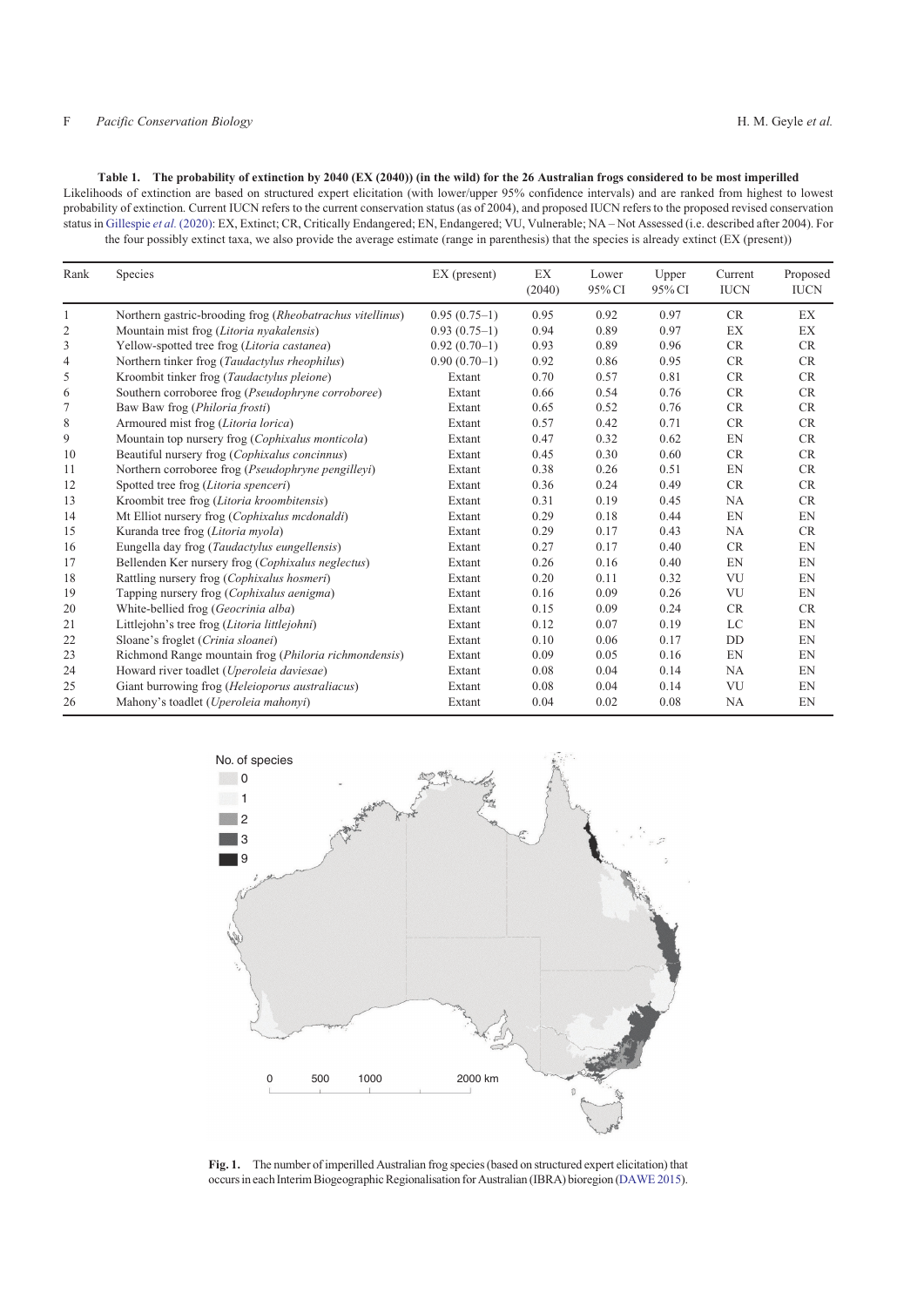$Z = -0.57$ ,  $P = 0.569$ ). However, there was evidence of differences between experts and non-experts for some species (Fig. 2). For species with  $\leq 10$  participants in the self-assessed expert category, expert scores of extinction probability were generally higher than non-expert scores in Round 1 ( $W = 32, Z = -1.86$ ,  $P = 0.063$ ) and in Round 2 ( $W = 24.5, Z = -2.02, P = 0.043$ ), with a few exceptions (Fig. 2). In contrast, for species with  $\geq 10$ experts, the non-expert scores were generally higher than expert scores in both rounds, again with a few exceptions (Fig. 2). The scores for 16 of 26 species converged in Round 2 (Fig. 2), indicating that there was greater consensus in the estimates of extinction probability following open discussion.

Average expert confidence was consistently higher than nonexpert confidence in Round 1 ( $W = 2.0, Z = -4.32, P < 0.001$ ) and Round 2 ( $W = 0, Z = -4.46, P < 0.001$ ). Investigation of the

raw data suggests that non-experts were more likely to revise their scores in Round 2 ( $\sim$  72% of all scores revised) than experts  $(-59%$  of all scores revised). However, the average non-expert extinction probabilities did not change significantly between Rounds 1 and 2 ( $W = 115.5, Z = -1.52, P = 0.129$ ). In contrast, average expert probabilities decreased in Round 2 compared with Round 1 ( $W = 85$ ,  $Z = -2.30$ ,  $P = 0.021$ ).

#### *Threats, management and research actions*

The most prevalent threats facing the 26 frogs assessed included climate change (19 species), *B. dendrobatidis* (15 species), changing fire regimes (13 species), habitat loss (11 species) and invasive species (primarily introduced fish and feral pigs; 10 species) (Supplementary material S5; [Gillespie](#page-11-0) *et al.* 2020). *Batrachochytrium dendrobatidis* was the primary threat for the



**Fig. 2.** Plot showing the differential scores (i.e. average expert scores minus average non-expert scores) for Round 1 (dark grey) and Round 2 (light grey) of the structured expert elicitation. A positive score indicates that the expert scores were higher, while a negative score indicates that the non-expert scores were higher. A score of zero indicates no difference between the expert and non-expert scores. The number of self-assigned experts for each species is provided in parenthesis.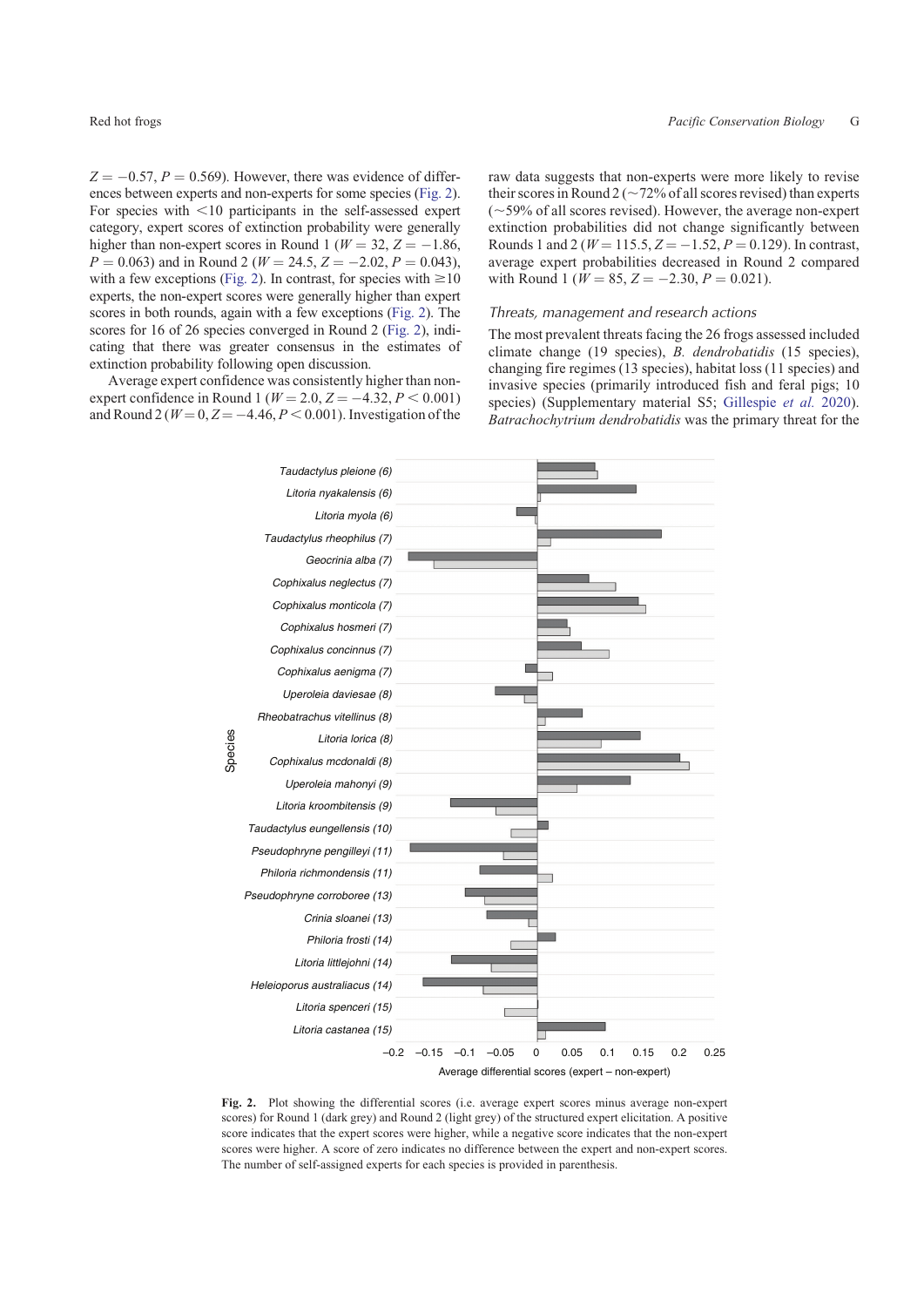top eight species on our list (all species with  $>50\%$  probability of becoming extinct in the next 20 years). For the next five species on our list (those with 30–50% likelihood of extinction by 2040), the primary threats were climate change (*Cophixalus monticola*, *Cophixalus concinnus* and *Litoria kroombitensis*), *B. dendrobatidis* (*Pseudophryne pengilleyi* and *Litoria kroombitensis*) and introduced fish (*Litoria spenceri*) (Supplementary material S5; [Gillespie](#page-11-0) *et al.* 2020).

When weighted against extinction probability, the most important management action assigned was 'develop and/or undertake and support captive management' (action M3 of [Gillespie](#page-11-0) *et al.* 2020; Supplementary material S3). This action was the most commonly assigned management action across the species considered, the highest ranked management action for all of the mountain top *Cophixalus* species, and one of two top ranked management actions for *Litoria castanea*, *Taudactylus eungellensis*, *Taudactylus pleione* and *Taudactylus rheophilus* (the other being M5, 'establish and/or extend *in situ* population refuges from detrimental emergent disease impacts') (Fig. 3; Supplementary materials S3 and S6; [Gillespie](#page-11-0) *et al.* 2020). Neither of the corroboree frog species (*P. corroboree* or *P. pengilleyi*) ranked highly for captive management, primarily because they had high scores for implementation. In both cases, captive management is currently underway and well resourced, so any additional resources may be better spent on other actions, or on other taxa that do not currently have resourcing for captive management, but for which it is a high priority.

When weighted against extinction probability, the most important research action was 'investigate options and potential feasibility of *in-situ* refugia for populations from disease' (action R3 of [Gillespie](#page-11-0) *et al.* 2020; Supplementary material S3). This was the top ranked research action for *Litoria spenceri*, *Philoria frosti* and the two corroboree frogs, and one of two top ranked actions for *Litoria kroombitensis* (the other being R4, 'investigate potential locations and feasibility of potential *in situ* refuges for populations from detrimental climate impacts') (Supplementary materials S3 and S6; [Gillespie](#page-11-0) *et al.* 2020). The second most important research action (when weighted against extinction probability) and the most common action (i.e. a priority for 23 of the species considered) was 'undertake surveys and/or modelling to improve knowledge of species distribution, ecological requirements and conservation status' (action R1 of [Gillespie](#page-11-0) *et al.* [2020](#page-11-0); Supplementary material S3). This includes surveys to find populations of missing species (logically the most important action for the four possibly extinct species) or to improve knowledge of the distribution and population status of an extant species. For those species which are demonstrably extant, R1 was the top priority research action identified for Littlejohn's tree frog (*Litoria littlejohni*), the Eungella day frog (*Taudactylus eungellensis*), *Uperoleia daviesae*, Mahony's toadlet (*Uperoleia mahonyi*) and one of two top ranked actions for *Crinia sloanei* (Fig. 3; Supplementary material S6).

#### **Discussion**

Our results indicate a dire situation for Australia's most threatened frogs. First, participants in our expert elicitation suggested, with universally high probabilities, that four of the 26 frogs we considered – *Litoria nyakalensis*, *Rheobatrachus vitellinus*, *Litoria castanea* and *Taudactylus rheophilus –* are already

**Fig. 3.** A summary of the management (*a*) and research (*b*) actions (refer to Supplementary material S3 for action descriptions) that are likely to support the recovery of the 26 most imperilled Australian frog species. Management and research actions were taken from [Gillespie](#page-11-0) *et al.* (2020). A higher action implementation score indicates a higher priority action, based on estimated extinction probability, conservation value, feasibility and current levels of implementation and resourcing. Lower and upper box boundaries are the first and third quartiles respectively, the line inside the box is the median, the red circle is the average, and the lower and upper error bars are the minimum and maximum values respectively. The number in parentheses refers to the total number of species for which each action was assigned.

extinct. Second, a further four species (which are currently extant) were considered more likely to go extinct than to persist over the next 20 years (estimated chance of extinction  $>50\%$ ). Third, our results suggest that an additional five species are at a moderate–high risk (30–50% chance) of extinction in the next two decades without improvements to current management practices. These results are alarming, especially given the relatively short timeframes for which this assessment was conducted, and that for many species, these probabilities may not be indicative of the scale of threat they face over longer time-periods.

It is possible that these results could be an artefact of the general attitudes of participants; all were conservation biologists, and thus may have been subject to the bias of overestimating extinction risk [\(Montibeller and von Winterfeldt](#page-12-0) [2015\)](#page-12-0). However, an increase in the rate of extinction is not unreasonable, particularly given that some frog species have been lost to extinction recently (and so there is an empirical basis for concern). The already diminishing population sizes of many species, and increases in the intensity of many threats, augmented by the ongoing and emerging threats of disease and climate change are also concerning [\(Cohen](#page-10-0) *et al.* 2019; [Scheele](#page-12-0) *et al.* 2019). Furthermore, it is likely that many

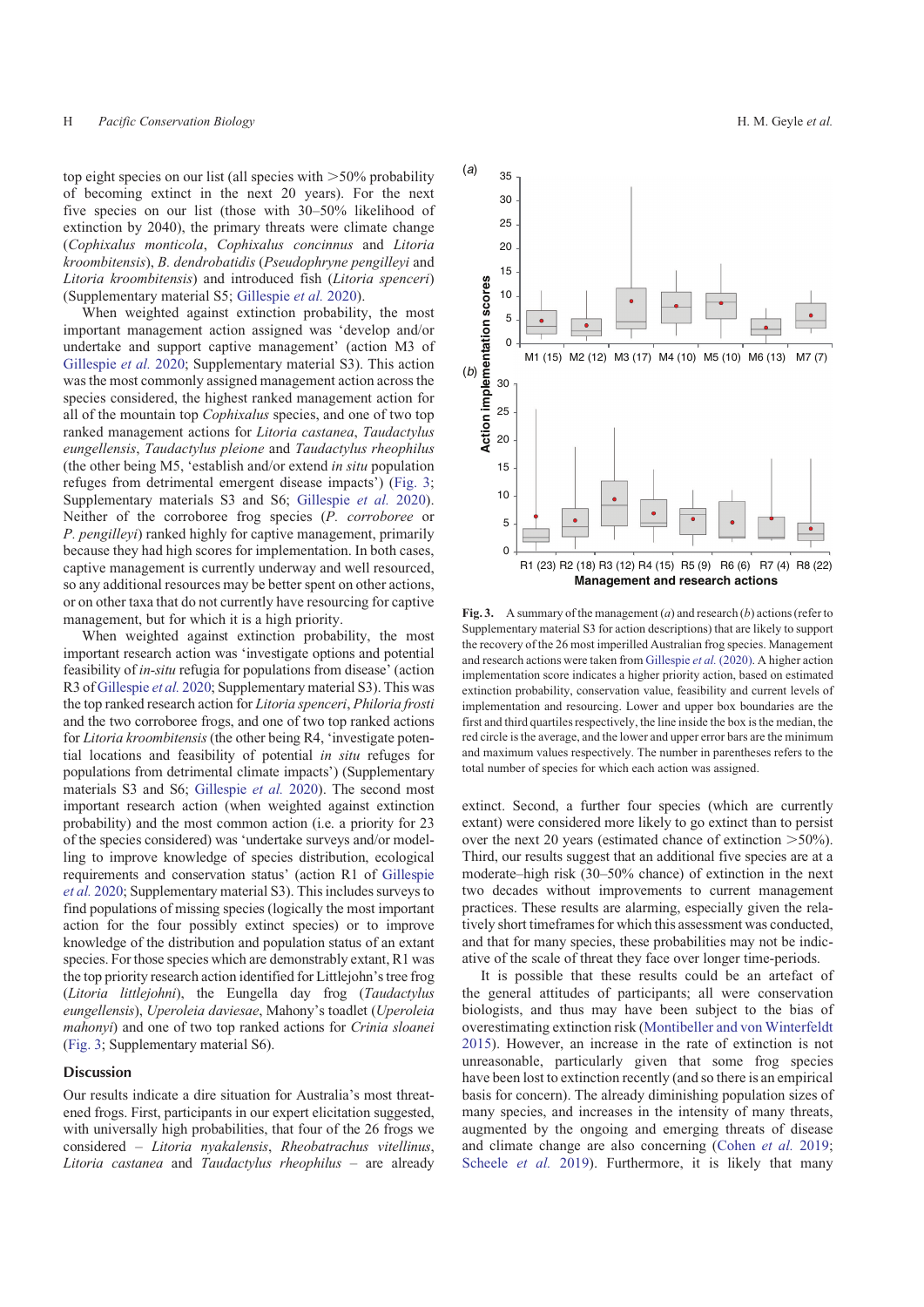threatening processes have compounding and interacting effects on threatened frogs (e.g. West *[et al.](#page-12-0)* 2020), and this was a common concern among participants.

# *Management and research priorities for averting future Australian frog extinctions*

The greatest conservation management gains are likely to be made through two broad actions: by (1) developing and supporting captive management and head-starting (i.e. where egg clutches are collected from the wild and reared in captivity to increase their chances of reaching adulthood), and (2) establishing and/or extending *in-situ* population refuges to alleviate the detrimental impacts from emergent diseases. This result was unsurprising, given that many of the species we considered here are already close to extinction, and because ongoing impacts associated with *B. dendrobatidis* are likely to lead to further declines ([Gillespie](#page-11-0) *et al.* 2020). Ideally, captive management would incorporate gene banking from founder animals and assisted reproductive technologies to minimise costs and avoid inbreeding depression, enabling re-introduction and supplementation of genetically diverse wild populations ([Clulow](#page-10-0) *et al.* [2019;](#page-10-0) [Howell](#page-11-0) *et al.* 2021). However, for captive management to be successful, it must be accompanied by specific actions aimed at ameliorating the threats responsible for the initial declines across the species' range ([Griffiths and Pavajeau 2008](#page-11-0)). There has been great progress in developing and implementing captive breeding programs for frogs in Australia, which has been demonstrated through population supplementations, reintroductions, and provision of insurance populations for several threatened species [\(Canessa](#page-10-0) *et al.* 2016; [Skerratt](#page-12-0) *et al.* 2016; [McFadden](#page-11-0) *et al.* 2018; [Silla and Byrne 2019;](#page-12-0) [Hoffmann](#page-11-0) *et al.* [2021\)](#page-11-0). In addition, gene banking technologies have been developed and implemented for threatened frogs, providing a toolkit for optimised *ex-* and *in-situ* conservation programs ([Clulow and Clulow 2016](#page-10-0); [Upton](#page-12-0) *et al.* 2018; [Browne](#page-10-0) *et al.* [2019\)](#page-10-0).

The most frequently high-ranking research action (and the second most important action when weighted against extinction probability) was 'improving knowledge of species distribution, ecological requirements, and conservation status', which, as expected, was the top ranked research action for the four possibly extinct species, *Litoria nyakalensis*, *Rheobatrachus vitellinus*, *Litoria castanea* and *Taudactylus rheophilus.* It is important to note that participants scored these four species as having a very high probability of already being extinct. Nevertheless, there remain some poorly surveyed areas within their range, and so there is a small possibility that remnant populations may be discovered ([Gillespie](#page-11-0) *et al.* 2020), particularly in light of other rediscoveries of Australian frogs previously presumed to be extinct, such as *Litoria lorica* ([Puschendorf](#page-12-0) *et al.* [2011\)](#page-12-0). Targeted surveys for these species are thus of high priority, particularly in areas likely to provide refuge from disease-driven declines ([Hoskin and Puschendorf 2014](#page-11-0); [Gille](#page-11-0)spie *[et al.](#page-11-0)* 2020; [Meyer](#page-12-0) *et al.* 2020). Additionally, there were several extant species likely to benefit from this research action; it was assigned to an additional 19 species (of the remaining 22 considered) and was the top-ranking research action for five of these. This is no surprise, given that information on distribution,

ecology and conservation status provides the foundation for successful management programs ([Gillespie](#page-11-0) *et al.* 2020).

For extant frogs, climate change and *B. dendrobatidis* were considered the major threats [\(Gillespie](#page-11-0) *et al.* 2020). Although there are currently limited options for directly mitigating the impacts of either of these ([Garner](#page-10-0) *et al.* 2016; [Skerratt](#page-12-0) *et al.* [2016\)](#page-12-0), there are some notable exceptions for *B. dendrobatidis* (e.g. see [Clulow](#page-10-0) *et al.* 2018; [Heard](#page-11-0) *et al.* 2018) on which research could be built to provide management solutions for multiple taxa. Some of the other threatening processes are more feasible to manage with existing knowledge (e.g. introduced predatory species, see West *[et al.](#page-12-0)* 2020), and thus should be prioritised, at least until feasible wide-scale management options for climate change and *B. dendrobatidis* can be identified. Doing so may make it more likely that populations can persist despite disease or climate change impacts (Shoo *[et al.](#page-12-0)* [2011;](#page-12-0) [Scheele](#page-12-0) *et al.* 2014; West *[et al.](#page-12-0)* 2020).

*Comparison of frog extinction risk to other taxonomic groups*

Our estimated extinction probabilities for frogs are similar to results for Australian birds ([Geyle](#page-10-0) *et al.* 2018) and terrestrial squamates ([Geyle](#page-10-0) *et al.* 2020), higher than for Australian mammals ([Geyle](#page-10-0) *et al.* 2018), and lower than for Australian freshwater fishes [\(Lintermans](#page-11-0) *et al.* 2020) using the same methods over a similar timeframe. This may reflect, in part, differences in risk perception among participants who assessed extinction probability in frogs compared with those who assessed the other taxa. However, given that Australian mammals have had the highest historic rates of extinction [\(Woinarski](#page-12-0) *[et al.](#page-12-0)* 2019), one explanation could be that many of the most vulnerable mammal taxa have already been lost. Additionally, a common management response for mammals is the exclusion of predators or translocation to predator-free islands ([Legge](#page-11-0) *et al.* [2018\)](#page-11-0). This approach has had substantial recent success in stabilising and recovering many threatened mammal species (e.g. see [Kanowski](#page-11-0) *et al.* 2018; [Moseby](#page-12-0) *et al.* 2018), and consequently, participants of the mammal study may have had some confidence that those species at greatest risk of extinction can be secured, and are unlikely to become extinct over the predictive timeframe considered (20 years) ([Geyle](#page-10-0) *et al.* 2018). By contrast, participants of the present study may be more pessimistic due to the limited options currently available for managing some of the key threats to frogs (e.g. *B. dendrobatidis* and climate change). Translocation approaches used for mammals have also been less successful for the other taxonomic groups, although with some notable exceptions (e.g. [Harley](#page-11-0) *et al.* 2018).

The similar levels of imperilment predicted for frogs, birds and terrestrial squamates may be a result of these species occupying very restricted ranges, and consequently being highly susceptible to stochastic events (such as the 2019–2020 mega fires across the eastern Australian coast and range). They are also vulnerable to many of the same threats (e.g. climate change and invasive species, [Gibbons](#page-11-0) *et al.* 2000), although we emphasise that one of the most important threats considered here (*B. dendrobatidis*), is unique to amphibians. The higher predicted rates of extinction for freshwater fish compared with all other taxonomic groups is likely due to several factors: (1) many of the highly imperilled freshwater fish species have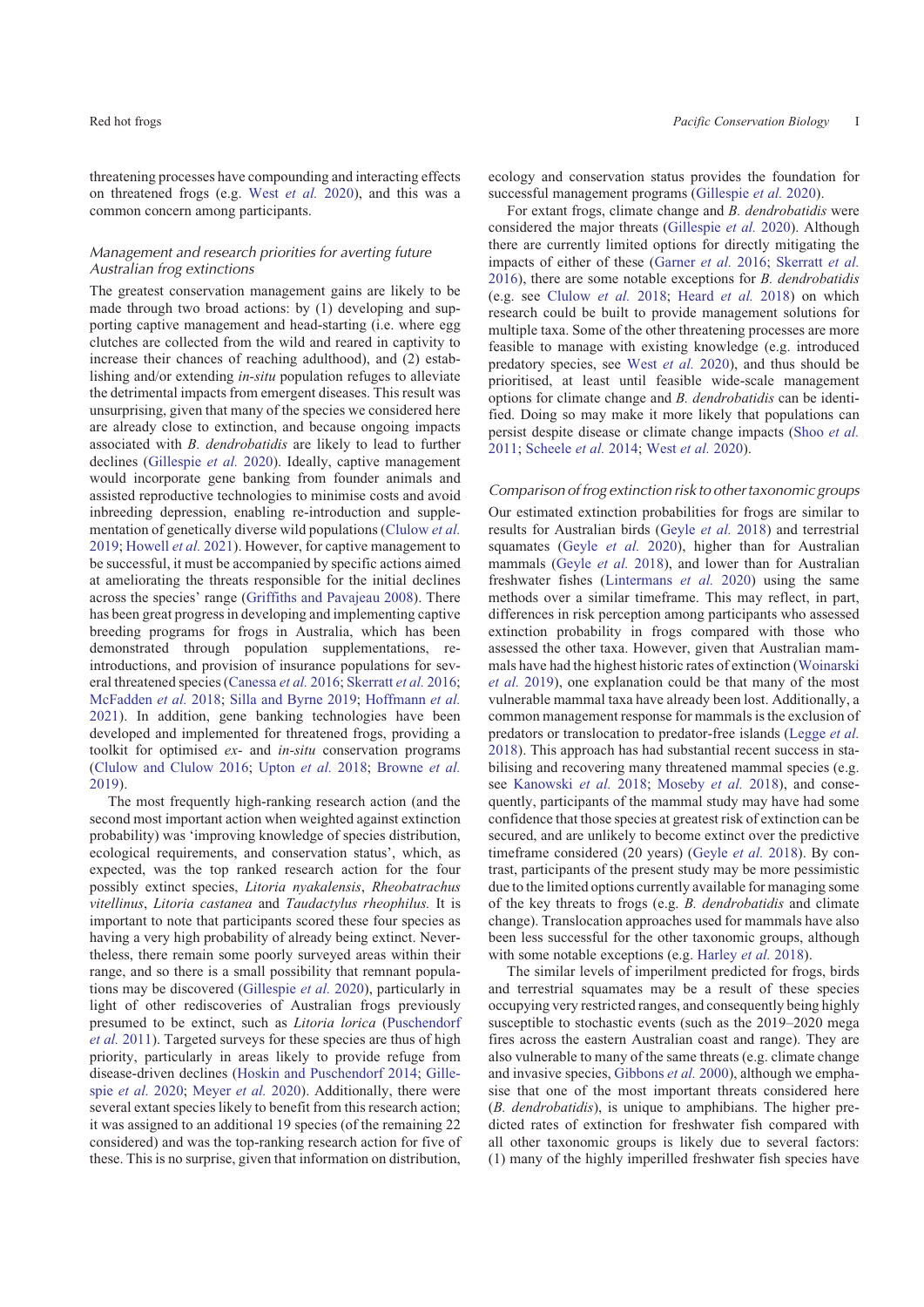smaller distributions than species assessed in other taxonomic groups; (2) many species have experienced far more rapid and recent declines; (3) many species have few prospects for recovery or protection; and (4) freshwater fishes have generally received limited management investment, particularly when compared with birds, mammals and frogs ([Lintermans](#page-11-0) *et al.* 2020).

The geographic spread of imperilled frogs was found to be similar to that of the terrestrial squamates, with a majority of the most imperilled species occurring only in Queensland, especially in upland rainforest habitats ([Geyle](#page-10-0) *et al.* 2020). This is partly because there is a greater diversity of reptiles and frogs in Queensland compared with other states ([Cogger 2018\)](#page-10-0), but also reflects the greater impact of *B. dendrobatidis* in cooler, wetter habitats (e.g. [Scheele](#page-12-0) *et al.* 2019) and the projected impacts of climate change in this region [\(Williams](#page-12-0) *et al.* 2012). In contrast, future Australian bird extinctions are predicted to occur in island endemics or in taxa that occupy environmentally degraded parts of southern Australia, whereas future mammal extinctions are likely in the less developed parts of northern and central Australia ([Geyle](#page-10-0) *et al.* 2018). Additionally, we can expect future freshwater fish extinctions from southern Australia, particularly in the Australian Alps [\(Lintermans](#page-11-0) *et al.* 2020).

The historical pattern of frog declines in Australia is very different to that of the other taxonomic groups. Birds and mammals have experienced near constant rates of extinction over the past two centuries [\(Scheele and Gillespie 2018](#page-12-0); [Woinarski](#page-12-0) *et al.* 2019), which has been largely attributed to habitat loss and introduced predators ([Szabo](#page-12-0) *et al.* 2012; [Woinarski](#page-12-0) *et al.* 2015). Both these threats have contributed substantially to Australian frog declines, but they have not been directly and exclusively implicated in any amphibian extinctions to date ([Scheele](#page-12-0) *et al.* 2017). Additionally, there were no amphibian extinctions recorded in Australia before 1970 [\(Hero](#page-11-0) *[et al.](#page-11-0)* 2006; [Andrew](#page-10-0) *et al.* 2018), although work on Australian frogs was limited prior to the 1950s ([Shea 2015\)](#page-12-0), and so we have only a rudimentary understanding of the status of many species before that time. Nevertheless, for those extinctions that have occurred to date, other threatening processes have played the major role, particularly disease [\(Scheele](#page-12-0) *et al.* 2017). The historical pattern of decline in frogs is also very different to that observed for reptiles and freshwater fish. In the past few decades, several frog species have become extinct (attributable to *B. dendrobatidis*). By contrast, the first documented Australian reptile and freshwater fish extinctions were recorded only recently; the Christmas Island forest skink (*Emoia nativitatis*) and the Kangaroo River Macquarie Perch (*Macquaria* sp.), both of which were attributed to invasive species ([Woinarski](#page-12-0) *et al.* [2019](#page-12-0); [Lintermans](#page-11-0) *et al.* 2020).

# *The influence of participant experience on estimated extinction probability*

Average expert and non-expert scores were generally similar across all of the species considered, although we found some differences in the extinction probabilities given for poorly known species. For example, all six *Cophixalus* species (all with  $\leq 8$ ) experts) were estimated to have higher probabilities of extinction by experts than non-experts, and in some cases the estimates were substantially different (e.g. over 20% for *Cophixalus mcdonaldi*).

This could be due to differences in risk perception among participants, particularly relating to the timing of climate change impacts, or due to a lack of understanding of the level of threat these species face, apparent to experts but not to non-experts. Experts may also be emotionally engaged with the species they study, and consequently could have inflated the probability of extinction relative to non-experts. Intriguingly, the opposite was true for better known species – the non-expert scores were significantly higher than the expert scores. One possible explanation could be that non-experts were more likely to score in a conservative range (e.g. not too high and not too low). Alternatively, it could be that more long-term data are available for better-known species, leading to greater confidence among experts in projections of persistence, compared with poorly known species where uncertainty is likely to be a major contributing factor. Nevertheless, the reason for the differences in scores is difficult to disentangle, particularly given the inherent biases associated with expert judgements [\(Martin](#page-11-0) *et al.* 2012).

We remain confident that our results provide a robust estimate of relative extinction risk for the 26 species of Australian frogs assessed. Several studies on structured expert elicitation demonstrate that equally weighted aggregations, taken from a diverse group of participants with varying experience and backgrounds, produce results that are closer to the truth than can be obtained from a single 'expert', or from a small group of 'experts' ([Burgman](#page-10-0) *et al.* 2011; [Martin](#page-11-0) *et al.* 2012; [Budescu and](#page-10-0) [Chen 2014](#page-10-0); [Hemming](#page-11-0) *et al.* 2018*a*, [2018](#page-11-0)*b*). This is further supported by the convergence of non-expert and expert scores for most species in Round 2 of the elicitation, and that every participant revised some of their scores following the group discussion. Other approaches, such as performance-weighted aggregation, may be useful for improving pooled judgements relating to ecological questions [\(Budescu and Chen 2014](#page-10-0); [Mellers](#page-12-0) *et al.* 2015). However, this approach is likely to require significantly more time and effort, comes with several additional challenges (e.g. developing questions about future events for which data can be obtained within a reasonable timeframe for validating participant performance), and there is no guarantee that it will improve estimates [\(Hemming](#page-11-0) *et al.* 2020). We consider the approach we used here provides an effective means for assessing extinction risk relative to selecting one or a few seemingly well-credentialed experts.

#### **Conclusions**

The probability of further extinctions of Australian frogs is unacceptably high, especially given commitments made by the Australian Government to avoid further extinctions (Department of Environment and Energy 2016). Our study, coupled with the research and management actions identified in [Gillespie](#page-11-0) *et al.* [\(2020\)](#page-11-0), provide a solid foundation from which to prioritise future conservation efforts for Australian frogs. Some extinctions may be averted using well-established approaches to threat management such as invasive animal control in key habitats. Others will potentially be alleviated with greater investment in research, particularly in areas where existing research is promising and could be developed further (e.g. efforts to alleviate the impacts of *B. dendrobatidis*). Climate change is more intractable, but solutions might include assisted colonisation or targeted gene flow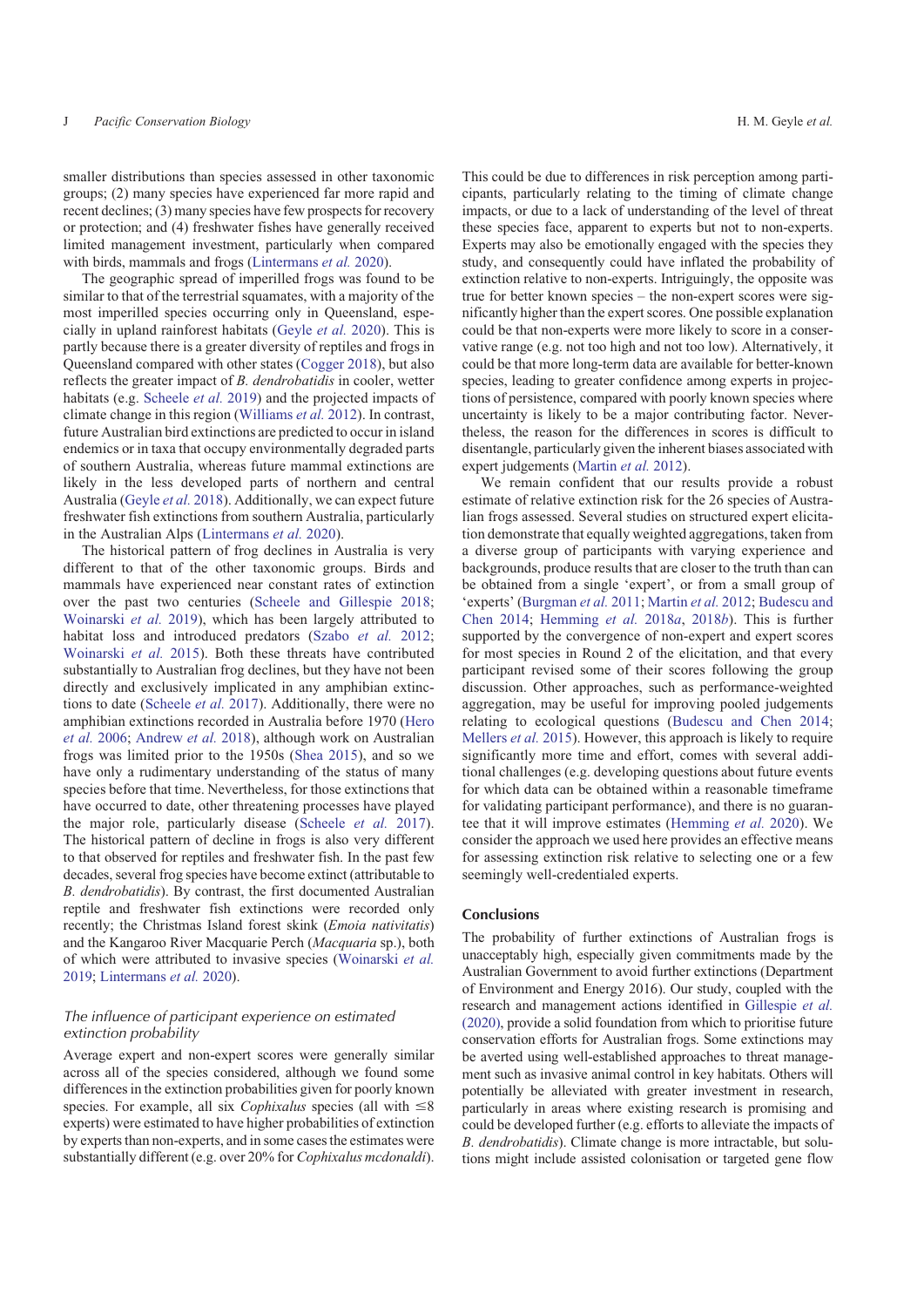<span id="page-10-0"></span>adequate monitoring, and to identify thresholds for action and planning for interventions that might be required, such as *ex-situ* conservation of additional species beyond those already maintained successfully in captivity.

# **Data availability**

Sensitive data used in this study are not provided (including species summaries containing unpublished information, participant identities and their individual estimates of extinction). All other data (including threats, research and management categorisations) are provided as supplementary material.

#### **Conflicts of interest**

The authors declare no conflicts of interest.

#### **Acknowledgements**

The preparation of this paper, including data collation and analysis, was supported by the Australian Government's National Environmental Science Program through the Threatened Species Recovery Hub. We thank Ian Leiper for preparing the distribution map, as well as two anonymous referees whose feedback substantially improved this manuscript.

#### **References**

- Andrew, P., Cogger, H., Driscoll, D., Flakus, S., Harlow, P., Maple, D., Misso, M., Pink, C., Retallick, K., Rose, K., Tiernan, B., West, J., and Woinarski, J. C. Z. (2018). Somewhat saved: a captive breeding programme for two endemic Christmas Island lizard species, now extinct in the wild. *Oryx* **52**, 171–174. doi[:10.1017/S0030605316001071](http://dx.doi.org/10.1017/S0030605316001071)
- Berger, L., Speare, R., Daszak, P., Green, D. E., Cunningham, A. A., Goggin, C. L., Slocombe, R., Ragan, M. A., Hyatt, A. D., McDonald, K. R., Hines, H. B., Lips, K. R., Marantelli, G., and Parkes, H. (1998). Chytridiomycosis causes amphibian mortality associated with population declines in the rain forests of Australia and Central America. *Proceedings of the National Academy of Sciences of the United States of America* **95**, 9031–9036. doi[:10.1073/PNAS.95.15.9031](http://dx.doi.org/10.1073/PNAS.95.15.9031)
- Bower, D. S., Lips, K. R., Schwarzkopf, L., Georges, A., and Clulow, S. (2017). Amphibians on the brink. *Science* **357**, 454–455. doi:[10.1126/](http://dx.doi.org/10.1126/SCIENCE.AAO0500) [SCIENCE.AAO0500](http://dx.doi.org/10.1126/SCIENCE.AAO0500)
- Browne, R. K., Silla, A. J., Upton, R., Della-Togna, G., Marcec-Greaves, R., Shishova, N. V., Uteshev, V. K., Proaño, B., Pérez, O. D., Mansour, N., Kaurova, S. A., Gakhova, E. N., Cosson, J., Dyzuba, B., Kramarova, L. I., McGinnity, D., Gonzalez, M., Clulow, J., and Clulow, S. (2019). Sperm collection and storage for the sustainable management of amphibian biodiversity. *Theriogenology* **133**, 187–200. doi:[10.1016/](http://dx.doi.org/10.1016/J.THERIOGENOLOGY.2019.03.035) [J.THERIOGENOLOGY.2019.03.035](http://dx.doi.org/10.1016/J.THERIOGENOLOGY.2019.03.035)
- Budescu, D. V., and Chen, E. (2014). Identifying expertise to extract the wisdom of the crowds. *Management Science* **61**, 267–280. doi:[10.1287/](http://dx.doi.org/10.1287/MNSC.2014.1909) [MNSC.2014.1909](http://dx.doi.org/10.1287/MNSC.2014.1909)
- Burgman, M. A., McBride, M., Ashton, R., Speirs-Bridge, A., Flander, L., Wintle, B., Fidler, F., Rumpff, L., and Twardy, C. (2011). Expert status and performance. *PLoS ONE* **6**, e22998. doi:[10.1371/JOURNAL.](http://dx.doi.org/10.1371/JOURNAL.PONE.0022998) [PONE.0022998](http://dx.doi.org/10.1371/JOURNAL.PONE.0022998)
- Canessa, S., Converse, S. J., West, M., Clemann, N., Gillespie, G., McFadden, M., Silla, A. J., Parris, K. M., and McCarthy, M. A. (2016). Planning for ex situ conservation in the face of uncertainty. *Conservation Biology* **30**, 599–609. doi[:10.1111/COBI.12613](http://dx.doi.org/10.1111/COBI.12613)
- Ceballos, G., Ehrlich, P. R., Barnosky, A. D., García, A., Pringle, R. M., and Palmer, T. M. (2015). Accelerated modern human-induced species losses: entering the sixth mass extinction. *Science Advances* **1**, e1400253. doi:[10.1126/SCIADV.1400253](http://dx.doi.org/10.1126/SCIADV.1400253)
- Clulow, J., and Clulow, S. (2016). Cryopreservation and other assisted reproductive technologies for the conservation of threatened amphibians and reptiles: bringing the ARTs up to speed. *Reproduction, Fertility and Development* **28**, 1116–1132. doi[:10.1071/RD15466](http://dx.doi.org/10.1071/RD15466)
- Clulow, S., Gould, J., James, H., Stockwell, M., Clulow, J., and Mahony, M. (2018). Elevated salinity blocks pathogen transmission and improves host survival from the global amphibian chytrid pandemic: Implications for translocations. *Journal of Applied Ecology* **55**, 830–840. doi[:10.1111/1365-2664.13030](http://dx.doi.org/10.1111/1365-2664.13030)
- Clulow, J., Upton, R., Trudeau, V. L., and Clulow, S. (2019). Amphibian assisted reproductive technologies: moving from technology to application. In 'Reproductive Sciences in Animal Conservation'. (Eds P. Comizzoli, J. Brown, W. Holt.) pp. 413–463. (Springer: Cham).
- Cogger, H. (2018). 'Reptiles and Amphibians of Australia', Updated 7th edn. (CSIRO Publishing: Melbourne.)
- Cohen, J. M., Civitello, D. J., Venesky, M. D., McMahon, T. A., and Rohr, J. R. (2019). An interaction between climate change and infectious disease drove widespread amphibian declines. *Global Change Biology* **25**, 927–937. doi[:10.1111/GCB.14489](http://dx.doi.org/10.1111/GCB.14489)
- Cushman, S. A. (2006). Effects of habitat loss and fragmentation on amphibians: a review and prospectus. *Biological Conservation* **128**, 231–240. doi[:10.1016/J.BIOCON.2005.09.031](http://dx.doi.org/10.1016/J.BIOCON.2005.09.031)
- Czechura, G. V., and Ingram, G. J. (1990). *Taudactylus diurnus* and the case of the disappearing frogs. *Memoirs of the Queensland Museum* **29**, 361–365.
- DAWE (2015). IBRA subregion Australia ver. 7.0 ARC. Bioregional Assessment Source Dataset. Available at [https://www.environment.gov.](https://www.environment.gov.au/land/nrs/science/ibra#ibra) [au/land/nrs/science/ibra#ibra](https://www.environment.gov.au/land/nrs/science/ibra#ibra) [Accessed 10 Decemeber 2020].
- Fisher, M. C., and Garner, T. W. J. (2020). Chytrid fungi and global amphibian declines. *Nature Reviews Microbiology* **18**, 332–343. doi[:10.1038/S41579-020-0335-X](http://dx.doi.org/10.1038/S41579-020-0335-X)
- Garner, T. W. J., Schmidt, B. R., Martel, A., Pasmans, F., Muths, E., Cunningham, A. A., Weldon, C., Fisher, M. C., and Bosch, J. (2016). Mitigating amphibian chytridiomycoses in nature. *Philosophical Transactions of the Royal Society B: Biological Sciences* **371**, 20160207. doi[:10.1098/RSTB.2016.0207](http://dx.doi.org/10.1098/RSTB.2016.0207)
- Geyle, H. M., Woinarski, J. C. Z., Baker, G. B., Dickman, C. R., Dutson, G., Fisher, D. O., Ford, H., Holdsworth, M., Jones, M. E., Kutt, A., Legge, S., Leiper, I., Loyn, R., Murphy, B. P., Menkhorst, P., Reside, A. E., Ritchie, E. G., Roberts, F. E., Tingley, R., and Garnett, S. T. (2018). Quantifying extinction risk and forecasting the number of impending Australian bird and mammal extinctions. *Pacific Conservation Biology* **24**, 157–167. doi[:10.1071/PC18006](http://dx.doi.org/10.1071/PC18006)
- Geyle, H. M., Tingley, R., Amey, A. P., Cogger, H., Couper, P. J., Cowan, M., Craig, M. D., Doughty, P., Driscoll, D. A., Ellis, R. J., Emery, J.-P., Fenner, A., Gardner, M. G., Garnett, S. T., Gillespie, G. R., Greenlees, M. J., Hoskin, C. J., Keogh, J. S., Lloyd, R., Melville, J., McDonald, P. J., Michael, D. R., Mitchell, N. J., Sanderson, C., Shea, G. M., Sumner, J., Wapstra, E., Woinarski, J. C. Z., and Chapple, D. (2020). Reptiles on the brink: identifying the Australian terrestrial snake and lizard species most at risk of extinction. *Pacific Conservation Biology* **27**, 3–12. doi[:10.1071/PC20033](http://dx.doi.org/10.1071/PC20033)
- Geyle, H. M., Braby, M. F., Andren, M., Beaver, E. P., Bell, P., Byrne, C., Castles, M., Douglas, F., Glatz, R. V., Haywood, B., Hendry, P., Kitching, R. L., Lambkin, T. A., Meyer, C. E., Moore, M. D., Moss, J. T., Nally, S., New, T. R., Palmer, C. M., Petrie, E., Potter-Craven, J., Richards, K., Sanderson, C., Stolarski, A., Taylor, G. S., Williams, M. R., Woinarski, J. C. Z., and Garnett, S. T. (2021). Butterflies on the brink: identifying the Australian butterflies (Lepidoptera) most at risk of extinction. *Austral Entomology* **60**, 98–110. doi[:10.1111/AEN.12525](http://dx.doi.org/10.1111/AEN.12525)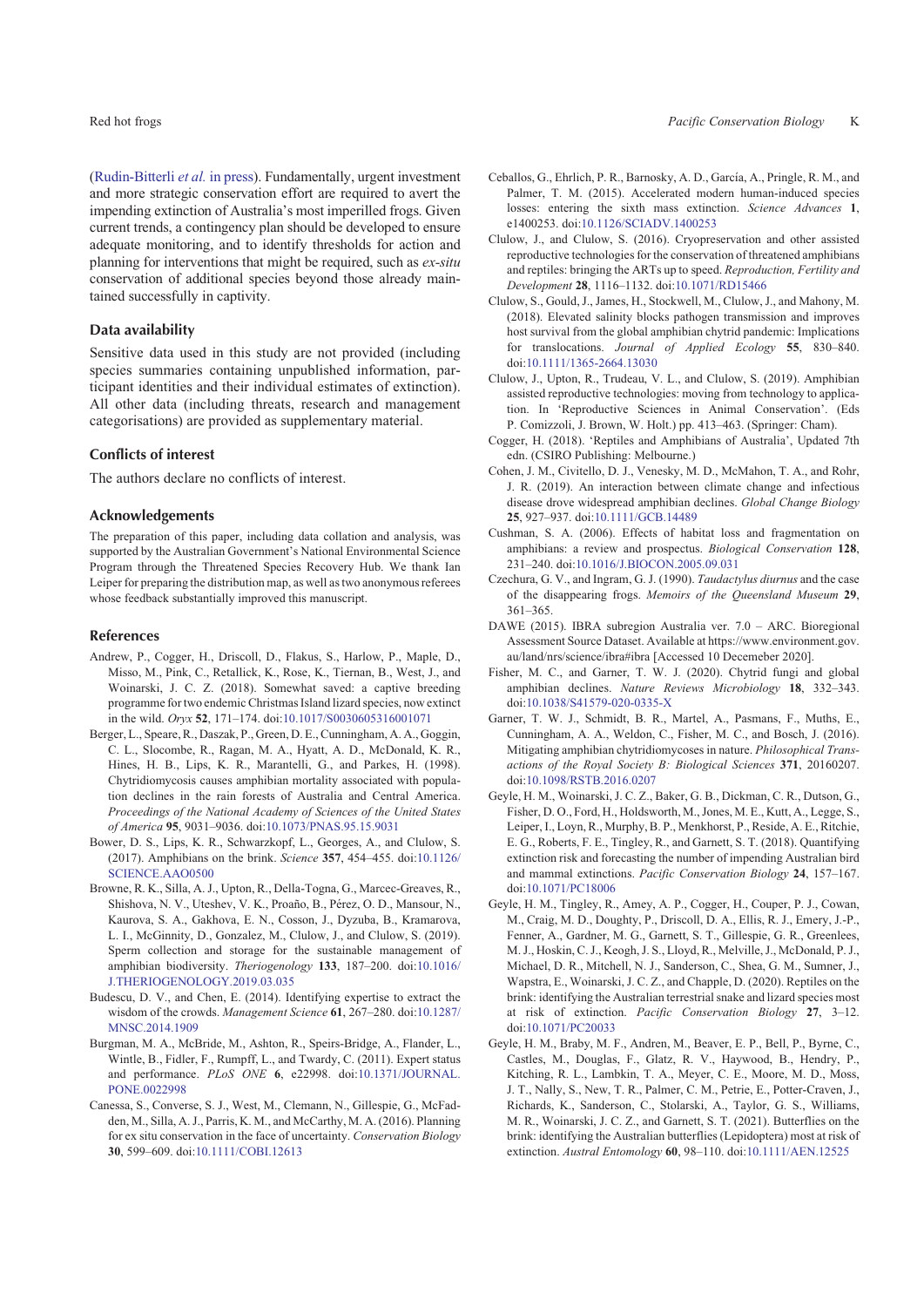- <span id="page-11-0"></span>Gibbons, J. W., Scott, D. E., Ryan, T. J., Buhlmann, K. A., Tuberville, T. D., Metts, B. S., Greene, J. L., Mills, T., Leiden, Y., Poppy, S., and Winne, C. T. (2000). The global decline of reptiles, déjà vu amphibians: reptile species are declining on a global scale. Six significant threats to reptile populations are habitat loss and degradation, introduced invasive species, environmental pollution, disease, unsustainable use, and global climate change. *BioScience* **50**, 653–666. doi[:10.1641/0006-](http://dx.doi.org/10.1641/0006-3568(2000)050[0653:TGDORD]2.0.CO;2) [3568\(2000\)050\[0653:TGDORD\]2.0.CO;2](http://dx.doi.org/10.1641/0006-3568(2000)050[0653:TGDORD]2.0.CO;2)
- Gillespie, G. R., Roberts, J. D., Hunter, D., Hoskin, C. J., Alford, R. A., Heard, G. W., Hines, H., Lemckert, F., Newell, D., and Scheele, B. C. (2020). Status and priority conservation actions for Australian frog species. *Biological Conservation* **247**, 108543. doi[:10.1016/J.BIO](http://dx.doi.org/10.1016/J.BIOCON.2020.108543) [CON.2020.108543](http://dx.doi.org/10.1016/J.BIOCON.2020.108543)
- Grant, E. H. C., Miller, D. A. W., and Muths, E. (2020). A synthesis of evidence of drivers of amphibian declines. *Herpetologica* **76**, 101–107. doi[:10.1655/0018-0831-76.2.101](http://dx.doi.org/10.1655/0018-0831-76.2.101)
- Griffiths, R. A., and Pavajeau, L. (2008). Captive breeding, reintroduction, and the conservation of amphibians. *Conservation Biology* **22**, 852–861. doi[:10.1111/J.1523-1739.2008.00967.X](http://dx.doi.org/10.1111/J.1523-1739.2008.00967.X)
- Harley, D., Menkhorst, P., Quin, B., Anderson, R. P., Tardif, S., Cartwright, K., Murray, N., and Kelly, M. (2018). Twenty-five years of helmeted honeyeater conservation: a government-community partnership poised for recovery success. In 'Recovering Australian threatened species: a book of hope'. (Eds S. Garnett, P. Latch, D. Lindenmayer, J. Woinarski.) pp. 269–280. (CSIRO Publishing: Melbourne.)
- Hayes, T. B., Khoury, V., Narayan, A., Nazir, M., Park, A., Brown, T., Adame, L., Chan, E., Buchholz, D., Stueve, T., and Gallipeau, S. (2010). Atrazine induces complete feminization and chemical castration in male African clawed frogs (*Xenopus laevis*). *Proceedings of the National Academy of Sciences* **107**, 4612–4617. doi[:10.1073/PNAS.0909519107](http://dx.doi.org/10.1073/PNAS.0909519107)
- Heard, G. W., Scroggie, M. P., Ramsey, D. S. L., Clemann, N., Hodgson, J. A., and Thomas, C. D. (2018). Can habitat management mitigate disease impacts on threatened amphibians? *Conservation Letters* **11**, e12375. doi:[10.1111/CONL.12375](http://dx.doi.org/10.1111/CONL.12375)
- Hemming, V., Burgman, M. A., Hanea, A. M., McBride, M. F., and Wintle, B. C. (2018*a*). A practical guide to structured expert elicitation using the IDEA protocol. *Methods in Ecology and Evolution* **9**, 169–180. doi[:10.1111/2041-210X.12857](http://dx.doi.org/10.1111/2041-210X.12857)
- Hemming, V., Walshe, T. V., Hanea, A. M., Fidler, F., and Burgman, M. A. (2018*b*). Eliciting improved quantitative judgements using the IDEA protocol: a case study in natural resource management. *PLoS ONE* **13**, e0198468. doi:[10.1371/JOURNAL.PONE.0198468](http://dx.doi.org/10.1371/JOURNAL.PONE.0198468)
- Hemming, V., Hanea, A. M., Walshe, T., and Burgman, M. A. (2020). Weighting and aggregating expert ecological judgments. *Ecological Applications* **30**, e02075. doi[:10.1002/EAP.2075](http://dx.doi.org/10.1002/EAP.2075)
- Hero, J. M., Morrison, C., Gillespie, G., Roberts, J. D., Newell, D., Meyer, E., McDonald, K., Lemckert, F., Mahony, M., Osborne, W., Hines, H., Richards, S., Hoskin, C., Clarke, J., Doak, N., and Shoo, L. (2006). Overview of the conservation status of Australian frogs. *Pacific Conservation Biology* **12**, 313–320. doi[:10.1071/PC060313](http://dx.doi.org/10.1071/PC060313)
- Hoffmann, E. P., Williams, K., Hipsey, M. R., and Mitchell, N. J. (2021). Drying microclimates threaten persistence of natural and translocated populations of threatened frogs. *Biodiversity and Conservation* **30**, 15–34. doi[:10.1007/S10531-020-02064-9](http://dx.doi.org/10.1007/S10531-020-02064-9)
- Hoskin, C. J., and Puschendorf, R. (2014). The importance of peripheral areas for biodiversity conservation: with particular focus on endangered rainforest frogs of the Wet Tropics and Eungella. Final report for National Environmental Program project 3.3. Reef & Rainforest Research Centre Ltd, Cairns.
- Howell, L. G., Frankham, R., Rodger, J. C., Witt, R. R., Clulow, S., Upton, R. M. O., and Clulow, J. (2021). Integrating biobanking minimises inbreeding and produces significant cost benefits for a threatened frog captive breeding programme. *Conservation Letters* **14**, e12776. doi[:10.1111/CONL.12776](http://dx.doi.org/10.1111/CONL.12776)
- IUCN (2020). The IUCN Red List of Threatened Species. Version 2020-2 Available at [https://www.iucnredlist.org/resources/summary-statis](https://www.iucnredlist.org/resources/summary-statistics#Summary%20Tables)[tics#Summary%20Tables](https://www.iucnredlist.org/resources/summary-statistics#Summary%20Tables) [Accessed 10 September 2020].
- Johnson, C. N., Balmford, A., Brook, B. W., Buettel, J. C., Galetti, M., Guangchun, L., and Wilmshurst, J. M. (2017). Biodiversity losses and conservation responses in the Anthropocene. *Science* **356**, 270–275. doi[:10.1126/SCIENCE.AAM9317](http://dx.doi.org/10.1126/SCIENCE.AAM9317)
- Kanowski, J., Roshier, D., Smith, M. A., and Fleming, A. (2018). Effective conservation of critical weight range mammals: reintroduction projects of the Australian Wildlife Conservancy. In 'Recovering Australian threatened species: a book of hope'. (Eds S. Garnett, P. Latch, D. Lindenmayer, J. Woinarski.) pp. 269–279. (CSIRO Publishing: Melbourne.)
- Kats, L. B., and Ferrer, R. P. (2003). Alien predators and amphibian declines: review of two decades of science and the transition to conservation. *Diversity and Distributions* **9**, 99–110. doi:[10.1046/J.1472-4642.2003.](http://dx.doi.org/10.1046/J.1472-4642.2003.00013.X) [00013.X](http://dx.doi.org/10.1046/J.1472-4642.2003.00013.X)
- Kendall, M. G., and Babinton Smith, B. (1939). The problem of m rankings. *The Annals of Mathematical Statistics* **10**, 275–287. doi:[10.1214/](http://dx.doi.org/10.1214/AOMS/1177732186) [AOMS/1177732186](http://dx.doi.org/10.1214/AOMS/1177732186)
- Laurance, W. F. (2008). Global warming and amphibian extinctions in eastern Australia. *Austral Ecology* **33**, 1–9. doi[:10.1111/J.1442-9993.](http://dx.doi.org/10.1111/J.1442-9993.2007.01812.X) [2007.01812.X](http://dx.doi.org/10.1111/J.1442-9993.2007.01812.X)
- Laurance, W. F., McDonald, K. R., and Speare, R. (1996). Epidemic disease and the catastrophic decline of Australian rain forest frogs. *Conservation Biology* **10**, 406–413. doi[:10.1046/J.1523-1739.1996.10020406.X](http://dx.doi.org/10.1046/J.1523-1739.1996.10020406.X)
- Legge, S., Woinarski, J. C. Z., Burbidge, A. A., Palmer, R., Ringma, J., Radford, J. Q., Mitchell, N., Bode, M., Wintle, B., Baseler, M., Bentley, J., Copley, P., Dexter, N., Dickman, C. R., Gillespie, G. R., Hill, B., Johnson, C. N., Latch, P., Letnic, M., Manning, A., McCreless, E. E., Menkhorst, P., Morris, K., Moseby, K., Page, M., Pannell, D., and Tuft, K. (2018). Havens for threatened Australian mammals: the contributions of fenced areas and offshore islands to the protection of mammal species susceptible to introduced predators. *Wildlife Research* **45**, 627–644. doi[:10.1071/WR17172](http://dx.doi.org/10.1071/WR17172)
- Lintermans, M., Geyle, H. M., Beatty, S., Brown, C., Ebner, B. C., Freeman, R., Hammer, M. P., Humphreys, W. F., Kennard, M. J., Kern, P., Martin, K., Morgan, D. L., Raadik, T. A., Unmack, P. J., Wager, R., Woinarski, J. C. Z., and Garnett, S. T. (2020). Big trouble for little fish: identifying Australian freshwater fishes in imminent risk of extinction. *Pacific Conservation Biology* **26**, 365–377. doi[:10.1071/PC19053](http://dx.doi.org/10.1071/PC19053)
- Martin, T. G., Burgman, M. A., Fidler, F., Kuhnert, P. M., Low-Choy, S., McBride, M., and Mengersen, K. (2012). Eliciting expert knowledge in conservation science. *Conservation Biology* **26**, 29–38. doi:[10.1111/](http://dx.doi.org/10.1111/J.1523-1739.2011.01806.X) [J.1523-1739.2011.01806.X](http://dx.doi.org/10.1111/J.1523-1739.2011.01806.X)
- McBride, M. F., Garnett, S. T., Szabo, J. K., Burbidge, A. H., Butchart, S. H. M., Christidis, L., Dutson, G., Ford, H. A., Loyn, R. H., Watson, D. M., and Burgman, M. A. (2012). Structured elicitation of expert judgments for threatened species assessment: a case study on a continental scale using email. *Methods in Ecology and Evolution* **3**, 906–920. doi[:10.1111/J.2041-210X.2012.00221.X](http://dx.doi.org/10.1111/J.2041-210X.2012.00221.X)
- McCaffery, R. M., and Maxell, B. A. (2010). Decreased winter severity increases viability of a montane frog population. *Proceedings of the National Academy of Sciences* **107**, 8644–8649. doi:[10.1073/PNAS.](http://dx.doi.org/10.1073/PNAS.0912945107) [0912945107](http://dx.doi.org/10.1073/PNAS.0912945107)
- McDonald, K. R. (1990). *Rheobatrachus* Liem and *Taudactylus* Straughan & Lee (Anura: Leptodactylidae) in Eungella National Park, Queensland: distribution and decline. *Transaction of the Royal Society of South Australia* **114**, 187–194.
- McFadden, M. S., Gilbert, D., Bradfield, K., Evans, M., Marantelli, G., and Byrne, P. (2018). The role of ex situ amphibian conservation in Australia. In 'Status of conservation and decline of amphibians: Australia, New Zealand and Pacific Islands'. (Eds H. Heatwole, J. Rowley.) pp. 123–140. (CSIRO Publishing: Melbourne.)